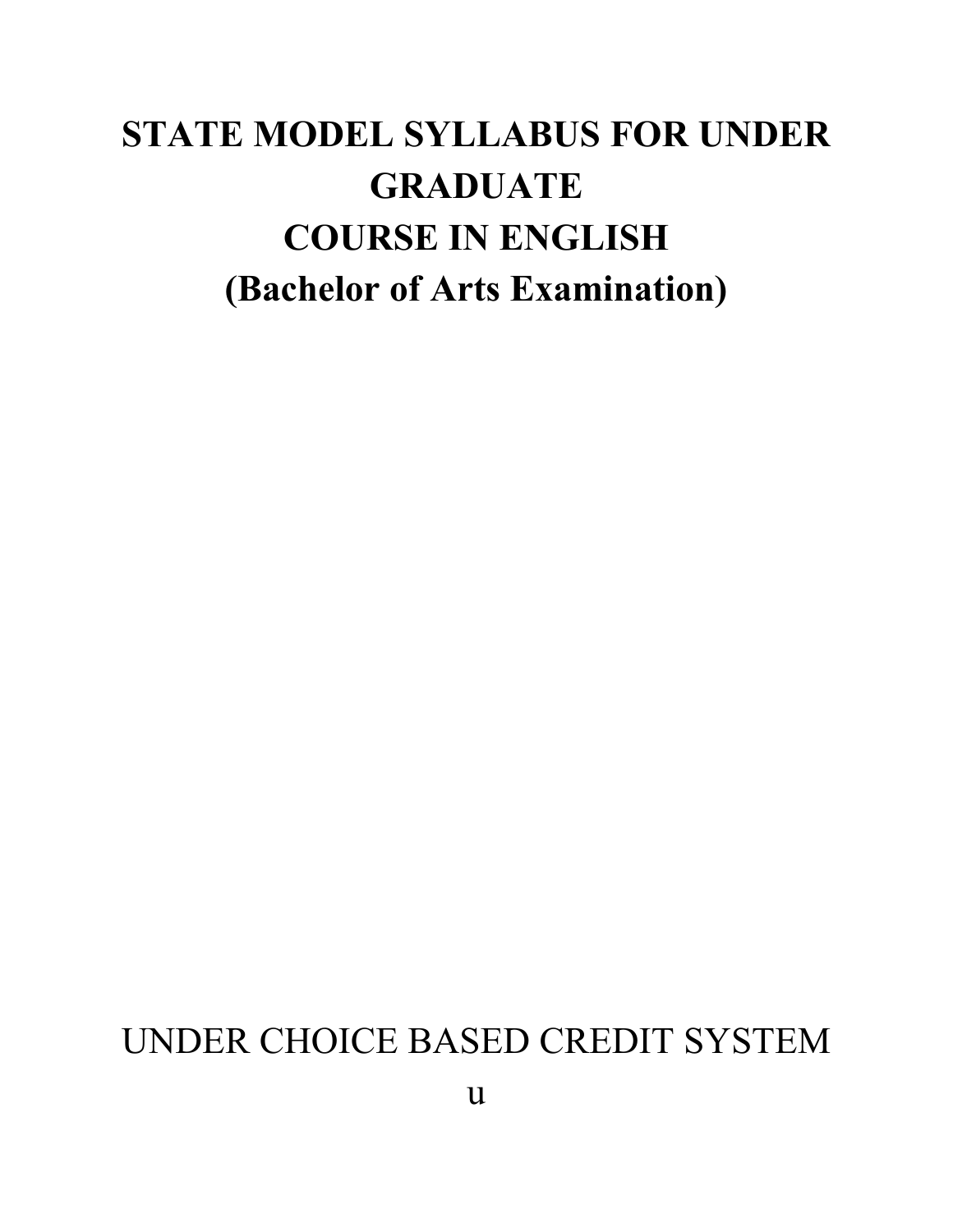| Semester     | Course         | <b>Course Name</b>                                  | Credits | Total marks |
|--------------|----------------|-----------------------------------------------------|---------|-------------|
| $\mathbf I$  | AECC-I         | <b>AECC-I</b>                                       | 04      | 100         |
|              | $C-I$          | British Poetry and Drama: 14th<br>to 17th Centuries | 06      | 100         |
|              | $C-II$         | British Poetry and Drama: 17th<br>and 18th Century  | 06      | 100         |
|              | GE-I           | Academic Writing and<br>Composition                 | 06      | 100         |
|              |                |                                                     | 22      |             |
| $\mathbf{I}$ | <b>AECC-II</b> | AECC-II                                             | 04      | 100         |
|              | $C-III$        | British Prose: 18th Century                         | 06      | 100         |
|              | $C-IV$         | Indian Writing in English                           | 06      | 100         |
|              | GE-II          | Gender and Human Rights                             | 06      | 100         |
|              |                |                                                     | 22      |             |
| Ш            | $C-V$          | <b>British Romantic Literature</b>                  | 06      | 100         |
|              | $C-VI$         | British Literature 19th Century                     | 06      | 100         |
|              | C-VII          | British Literature: Early 20th<br>Century           | 06      | 100         |
|              | GE-III         | Nation, Culture, India                              | 06      | 100         |
|              | SEC-I          | <b>SEC-I</b>                                        | 04      | 100         |
|              |                |                                                     | 28      |             |
| IV           | C-VIII         | American Literature                                 | 06      | 100         |

# **Course structure of UG English Honours**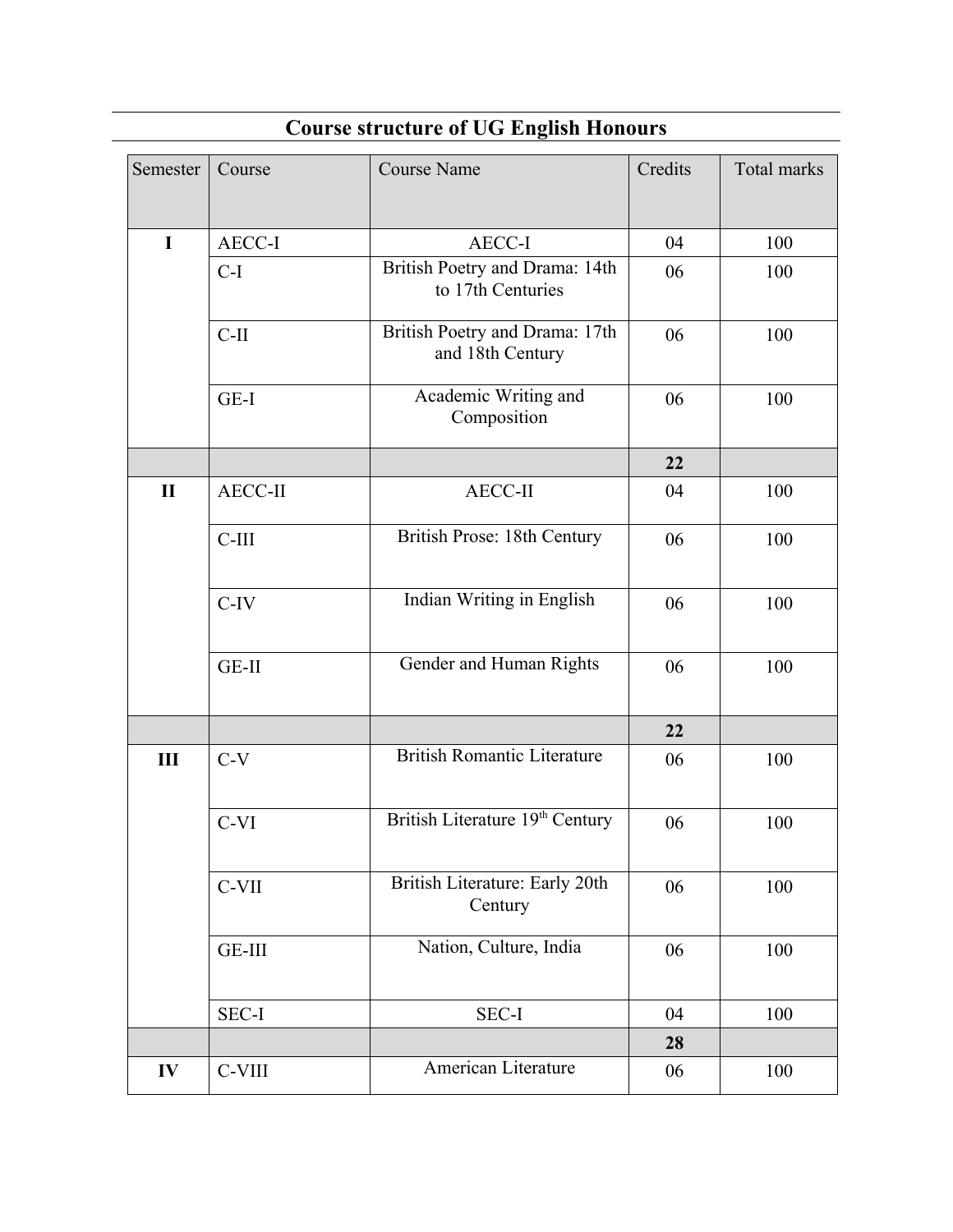|                           | $C-IX$         | European Classical Literature      | 06      | 100         |
|---------------------------|----------------|------------------------------------|---------|-------------|
|                           | $C-X$          | Women's Writing                    | 06      | 100         |
|                           | <b>GE-IV</b>   | Language and Linguistics           | 06      | 100         |
|                           | <b>SEC-II</b>  | <b>SEC-II</b>                      | 04      | 100         |
|                           |                |                                    | 28      |             |
| Semester                  | Course         | <b>Course Name</b>                 | Credits | Total marks |
| $\boldsymbol{\mathrm{V}}$ | $C-XI$         | Modern European Drama              | 06      | 100         |
|                           | C-XII          | <b>Indian Classical Literature</b> | 06      | 100         |
|                           | DSE-I          | <b>Literary Theory</b>             | 06      | 100         |
|                           | DSE-II         | World Literature                   | 06      | 100         |
|                           |                |                                    | 24      |             |
| VI                        | C-XIII         | Postcolonial Literatures           | 06      | 100         |
|                           | C-XIV          | Popular Literature                 | 06      | 100         |
|                           | <b>DSE-III</b> | Partition Literature               | 06      | 100         |
|                           | DSE-IV         | Writing for Mass Media             | 06      | 100         |
|                           | <b>OR</b>      |                                    |         |             |
|                           | DSE-IV         | Dissertation                       | 06      | $100*$      |
|                           |                |                                    | 24      |             |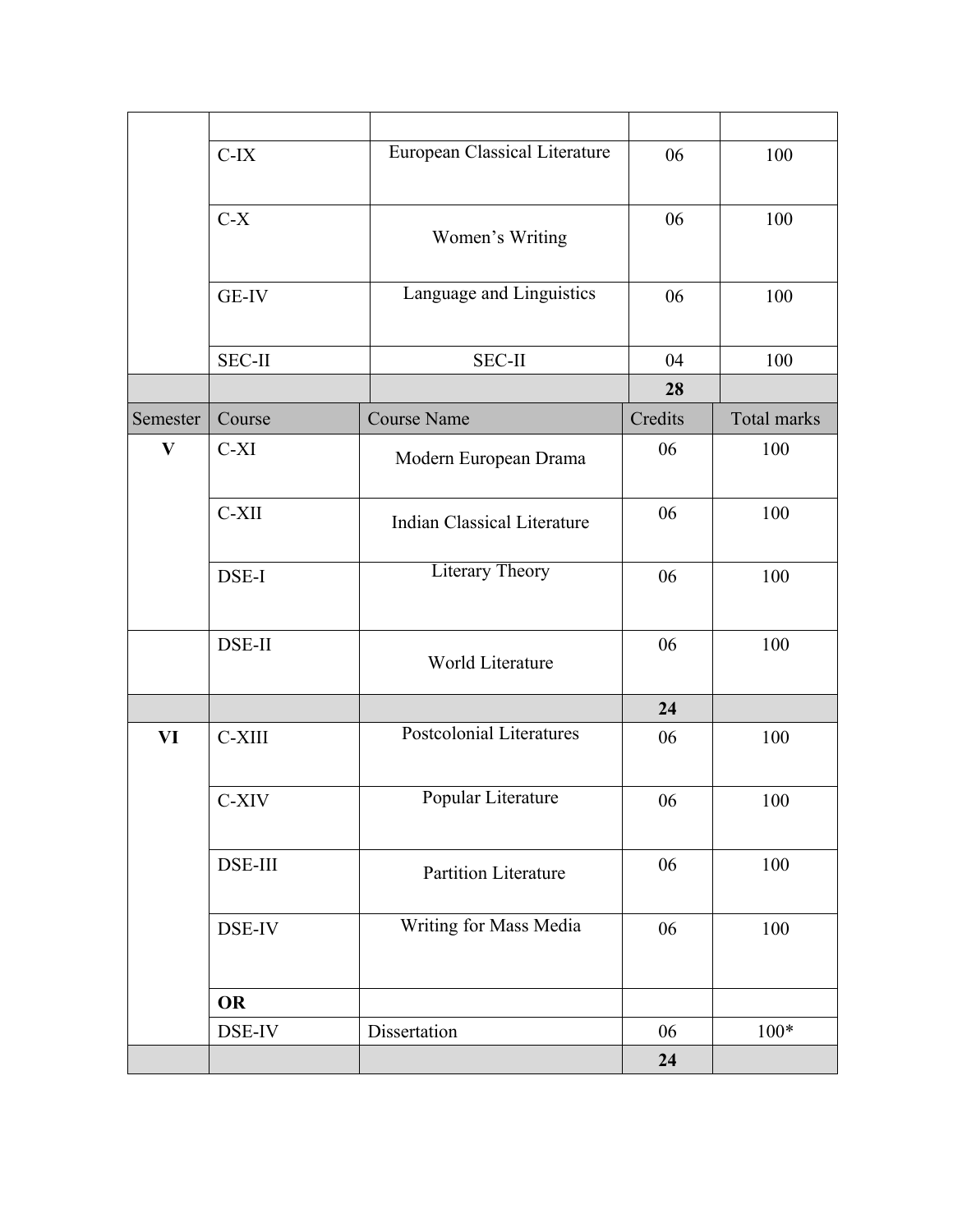## **ENGLISH**

HONOURS PAPERS:

Core Course -14 papers Discipline Specific Elective - 4 papers (3+1 Paper or Project) Generic Elective for Non English students- 4 Papers. In case the University offers 2 subjects with two papers each in GE, then papers 1 and 2 will be the GE paper

Marks per paper – Midterm : 20 marks, End term : 80 marks, Total – 100 marks Credit per paper  $-6$ Project (Hard Copy-80, Presentation-20)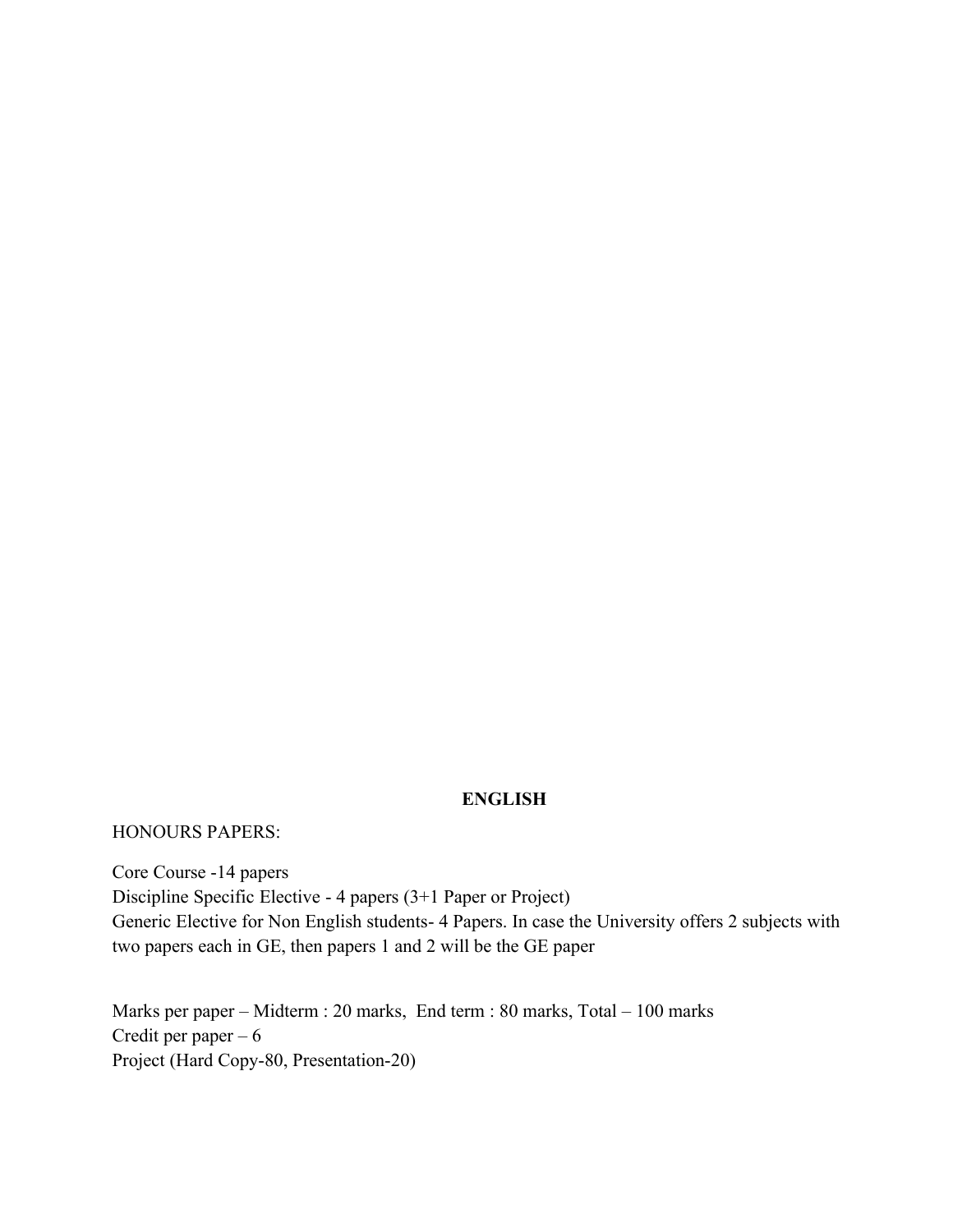## **Core Paper I**

## **BRITISH POETRY AND DRAMA: 14TH TO 17TH CENTURIES**

## **Introduction:**

The paper seeks to introduce the students to British poetry and drama from the 14th to the 17th century. It helps students sample and explore certain seminal texts from the early modern period, covering the genesis of modern English poetry and the Renaissance that set British poetry and drama on their glorious course to greatness.

## **UNIT 1: Historical overview**

(i) The period is remarkable in many ways:  $14<sup>th</sup>$  century poetry evokes an unmistakable sense of "modern" and the spirit of Renaissance is marked in the Elizabethan Drama. The Reformation brings about sweeping changes in religion and politics. A period of expansion of horizons: intellectual and geographical.

## **UNIT 2: Geoffrey Chaucer**

(i) *The Pardoner's Tale*

## **UNIT 3: Spenser: "Sonnet 34 (Amoretti)"**

- (i) Shakespeare: 'That time of the year…" (Sonnet 73)
- (ii) Ben Jonson: "Song to Celia"
- (iii) John Donne: "Sunne Rising"

## **UNIT 4: Shakespeare**

(i) *Macbeth*

## **Text Books**

• Texts as prescribed in Units 2,3,4

#### **Reference Books**

- *The Pelican Guide to English Literature*. Ed. Boris Ford. Vol 1
- *The Age of Chaucer English Literature in Context*[. Paul Poplawski. Cambridge UP](http://www.cambridge.org/us/academic/subjects/literature/english-literature-general-interest/english-literature-context), 2008
- *Routledge History of Literature in English.* Ronald Carter & John Mc Rae. London: Routledge, 1997
- *Shakespeare for Beginners* by Brandon Toropov
- *English Literature* by Jonathan Bate (Ch. 7 "Shakespeare and the Dramatic Literature")

## **Core Paper II**

## **BRITISH POETRY AND DRAMA: 17TH AND 18TH CENTURY**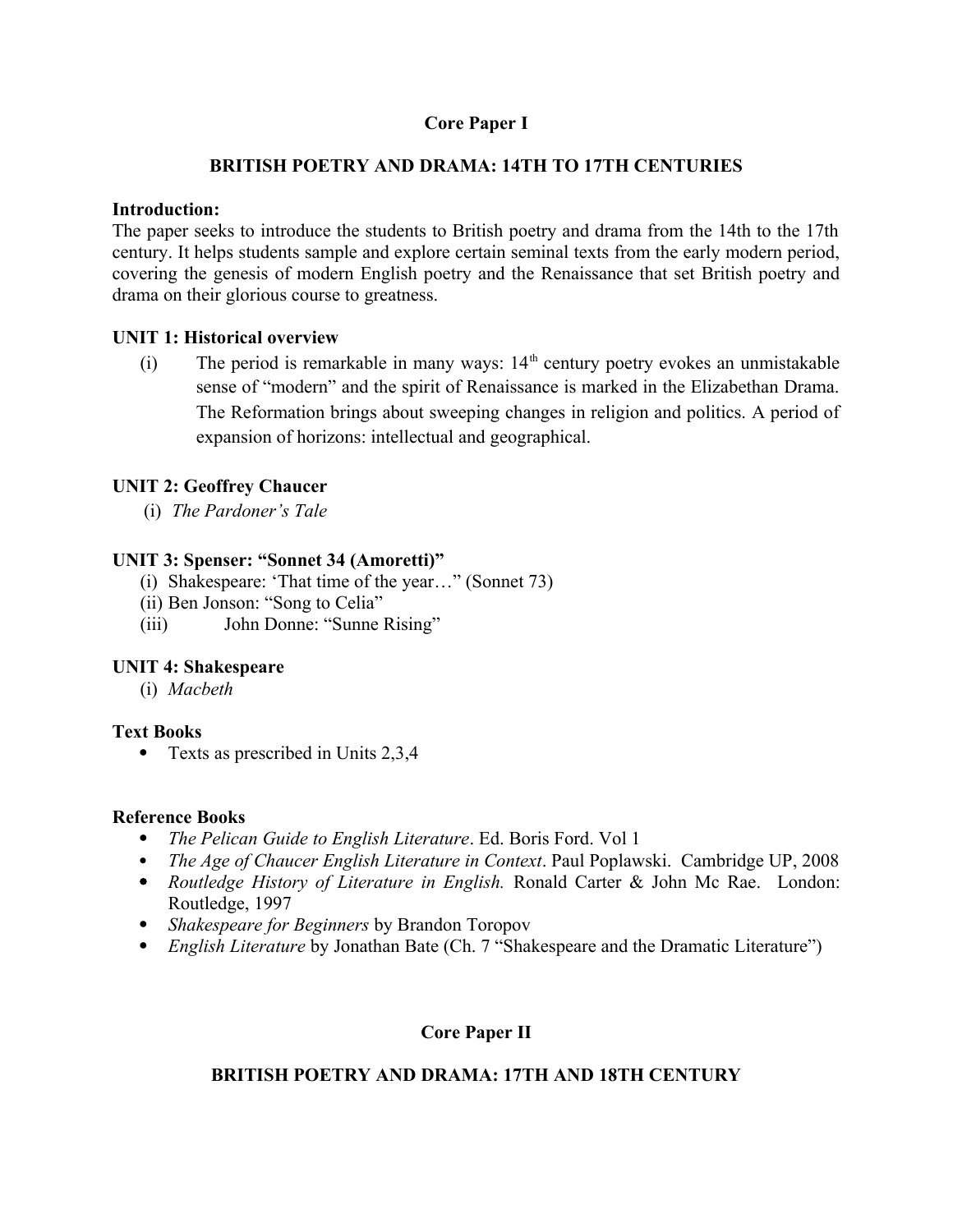## **Introduction:**

The Introduction of this paper is to acquaint students with the Jacobean and the 18th century British poetry and drama, the first a period of the acid satire and the comedy of humours, and the second a period of supreme satiric poetry and the comedy of manners.

## **UNIT 1: Historical overview**

- (i)  $17<sup>th</sup>$  C: Period of the English Revolution (1640–60); the Jacobean period; metaphysical poetry; cavalier poetry; comedy of humors; masques and beast fables
- (ii)  $18<sup>th</sup>$  C: Puritanism; Restoration; Neoclassicism; Heroic poetry; Restoration comedy; Comedy of manners

## **UNIT 2: Milton: "Lycidas"**

(i)Andrew Marvell: 'To His Coy Mistress"

- (ii) Alexander Pope: "Ode On Solitude"
- (iii) Aphra Behn: "I Led my Silvia to a Grove"
- (iv)Robert Herrick: "His Return to London"

## **UNIT 3: Ben Jonson**

(i) *Volpone* 

## **UNIT 4: Dryden**

(i) *All For Love*

#### **Text Books**

 Texts prescribed in units 2, 3, 4 (All the texts are freely available on the sites such as www.poetryfoundation.org, www.bartleby.com, http://www.poemhunter.com etc. In addition, the following anthologies may be consulted.)

#### **Reference Books**

- *Routledge History of Literature in English.* Ronald Carter & John Mc Rae. London: Routledge, 1997
- Black, Joseph (Ed). : *The Broadview Anthology of British Literature* Concise Edition, Vol. A. Broadview Press, London, 2007.
- Corns, T N( ed.) *The Cambridge Companion to English Poetry*. Cambridge: University Press, 1973
- Ford, Boris ed. *The Pelican Guide to English* Literature. Vol 3. From *Donne to Marvell* in. Harmondsworth: Penguin Books, 1976.
- Parry, G.: *The Seventeenth Century: The Intellectual and Cultural Context of English Literature*. Harlow: Longman, 1989.
- Sherwood, T. G: *Fulfilling the Circle: A Study of John Donne's Thought*, Toronto, Toronto Press, 1984.

## **Core Paper III**

## **BRITISH PROSE: 18TH CENTURY**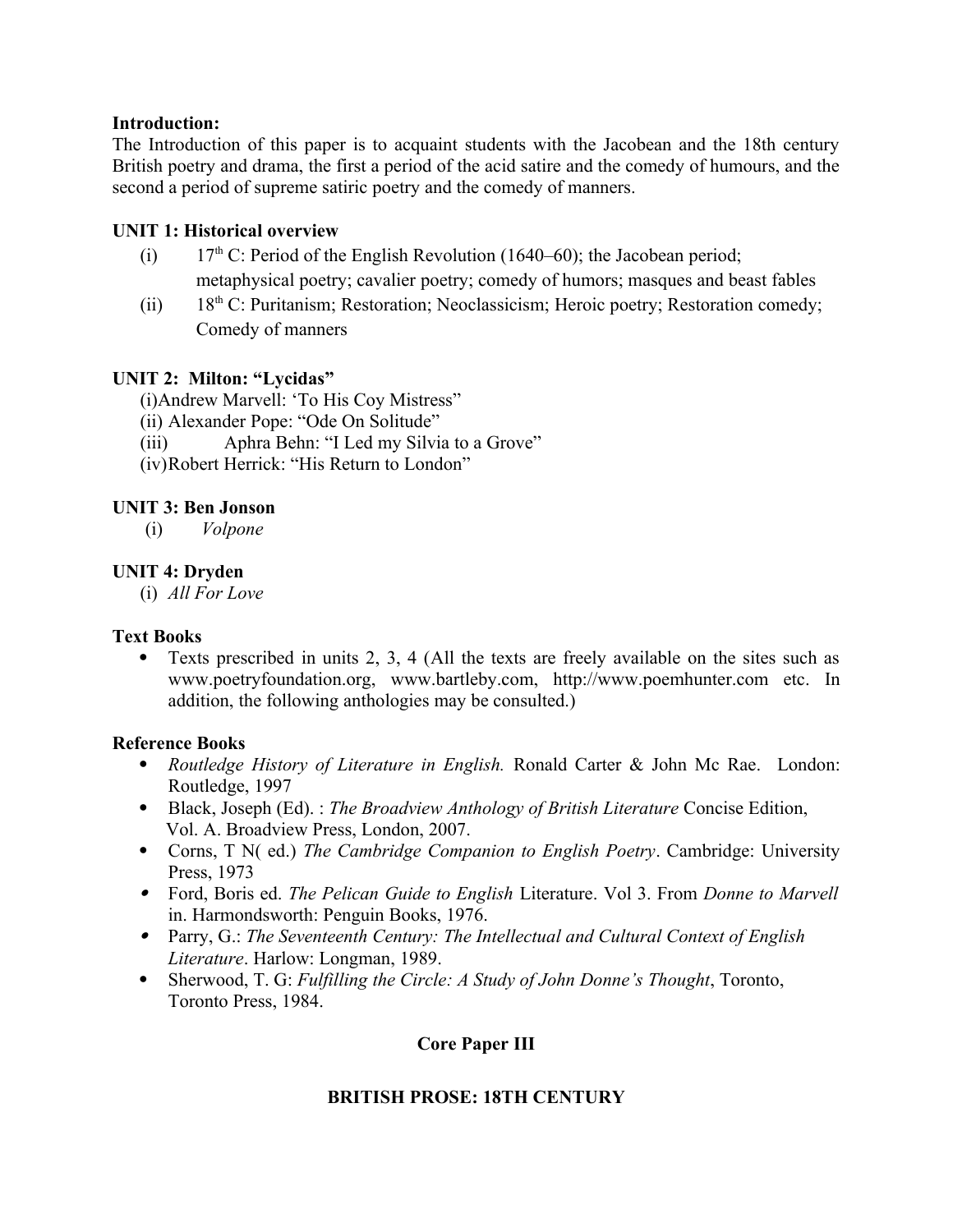#### **Introduction:**

The Introduction of the paper is to acquaint the students with a remarkable, newly evolved form of literature: the essay. The period is also known for its shift of emphasis from reason to emotion

**UNIT 1: Historical overview**: Restoration, Glorious Revolution, Neo-classicism, And Enlightenment.

## **UNIT 2: Mary Wollstonecraft**

(i) "The Rights and Involved Duties of Mankind Considered" (Chapter 1, *A Vindication of the Rights of Women*)

## **UNIT 3: Joseph Addison: Essays**

(i) "Friendship," "Good Nature," "Six Papers on Wit"

(From *Joseph Addison: Essays and Tales*, <http://www.biblioteca.org.ar/libros/167707.pdf>)

## **UNIT 4: Samuel Johnson**

(i) "Narratives of Travellers Considered," and "Obstructions of Learning" from *Samuel Johnson's Essays* < http://www.johnsonessays.com/>

## **Text Books**

Texts prescribed in Units 2, 3, 4. Web sources are indicated against the texts in brackets.

## **Reference Books**

- *Routledge History of Literature in English.* Ronald Carter & John Mc Rae. London: Routledge, 1997
- Norton Anthology of English Literature. Vol 2 (Head notes on the periods and authors featured in the paper)
- *English Literature* by Jonathan Bate (Ch. 4 "The Study of English")
- *Pelican Guide to English Literature*. Ed. Boris Ford. Vol 4. *From Dryden to Johnson* O.M. Myres, "Introduction" to *The Coverley Papers*

## **Core Paper IV**

## **INDIAN WRITING IN ENGLISH**

## **Introduction:**

Indian writing in English has been the fastest growing branch of Indian literature in the last one hundred years. It has produced a rich and vibrant body of writing spanning all genres. As a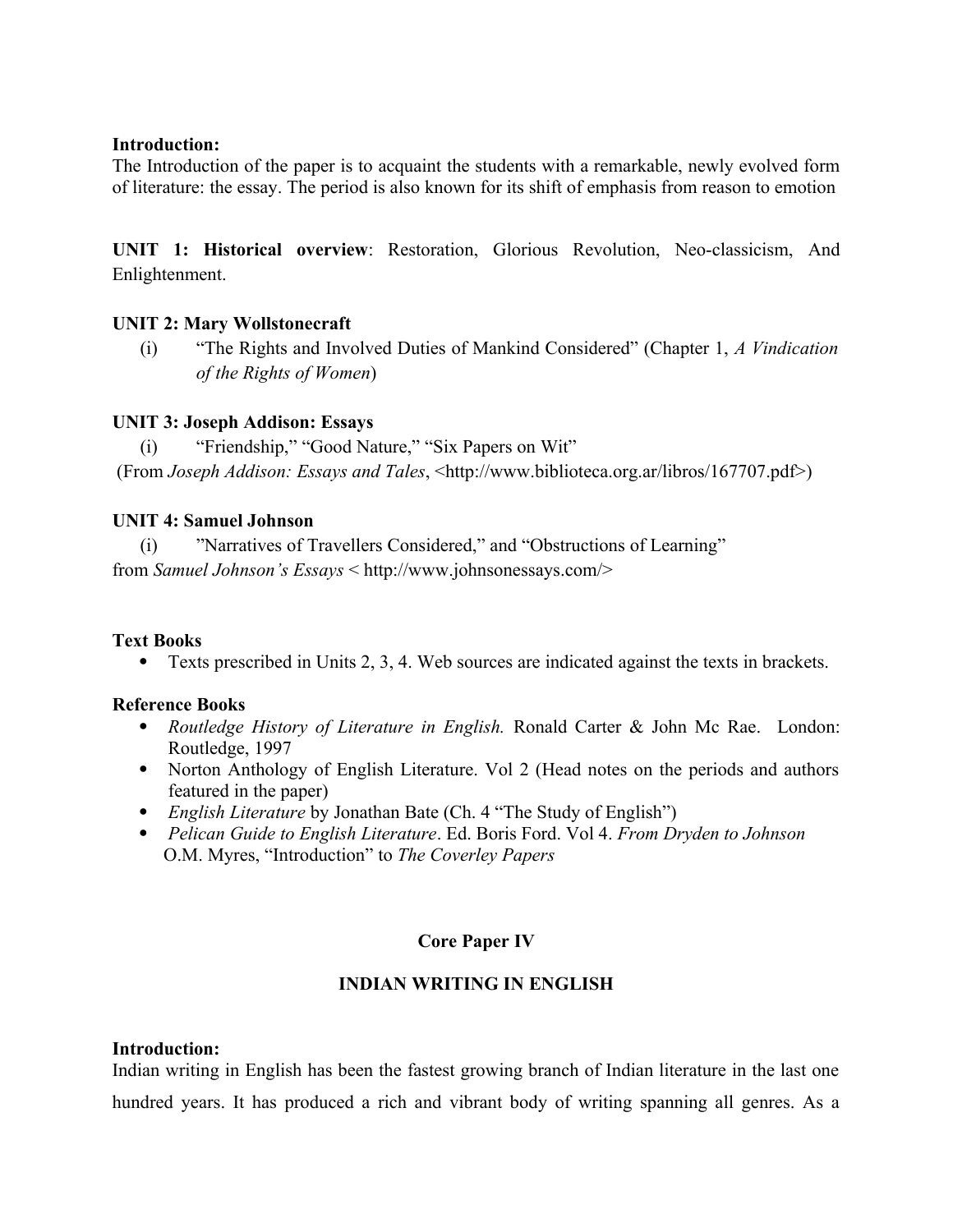'twice born' form of writing, it partakes of both the indigenous and the foreign perspectives and has an inherent tendency to be postcolonial. This paper seeks to introduce the students to the field through a selection of representative poems, novel and play.

## **UNIT 1: Historical overview**

(i) Indian writing in English, the key points of which are East India Company's arrival in India, Macaulay's 1835 Minutes of Education, India's first war of independence and the establishment of colleges to promote Western education and the evolution of Indian writing in English in  $20<sup>th</sup>$  century.

## **UNIT 2:**

(i) Sarojini Naidu "The Bangle Sellers",

(ii) A.K.Ramanujan "Obituary",

(iii) Jayanta Mahapatra "Grandfather",

(iv)Nissim Ezekiel "Night of the Scorpion"

## **UNIT 3: R.K Narayan**

(i) *The Guide*

## **UNIT 4: Mahesh Dattani**

(i) *Final Solutions*

## **Text Books**

Texts prescribed in Units 2, 3, 4.

## **Reference Books**

- Mehrotra, Arvind Krishna. *Concise History of Indian Literature in English*, Permanent Black, 2010.
- K. Srinivas Ayenger. *A History of Indian Writing in English*
- M.K. Naik. *History of Indian Writing in English*
- Vinay Dharwadker. "The Historical Formation of Indian English Literatrue" in Sheldon Pollock (ed) *Literary Cultures in History*
- *Modern Indian Drama: Issues and Interventions* (ed) Lakshmi Subramanyam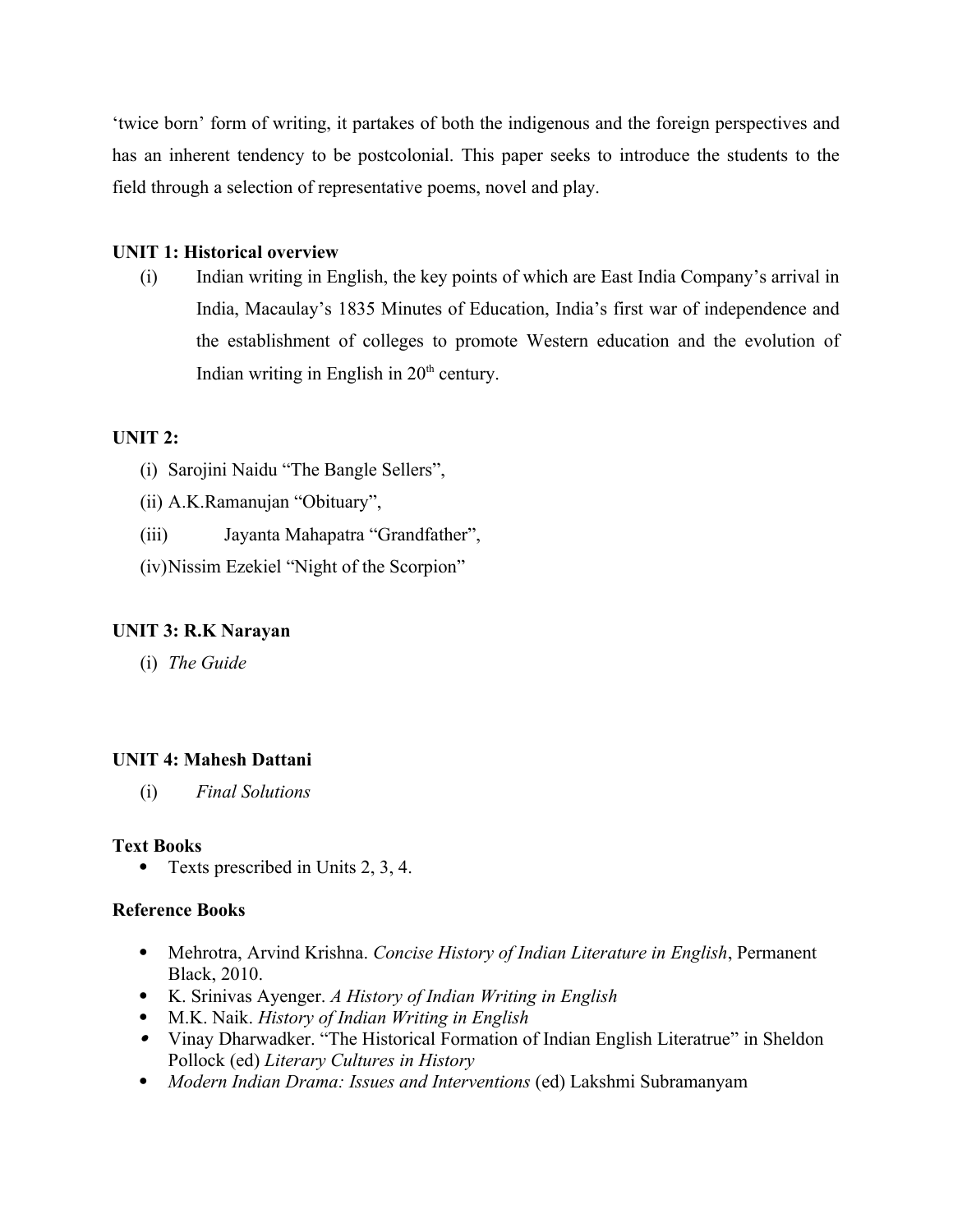## **Core Paper V**

## **BRITISH ROMANTIC LITERATURE**

#### **Introduction:**

The paper aims at acquainting the students with the Romantic period and some of its representative writers. The students will be able to sample some seminal works of the Romantic age which gave expression to the key ideas of the period such as return to nature, subjectivity, desire for personal freedom and the defiance of classicism-imposed restrictions on poetic form.

#### **UNIT 1: Historical overview**

**(i)** The period otherwise known as The Romantic Revival; The Age of Revolution as it owes its origin to the epoch making French Revolution of 1789. The emphasis on the organic relationship between man and Nature, individual liberty and unbridled desire free from the shackles of classicism made this period unique—Romanticism vs Classicism

#### **UNIT 2:**

- (i) Thomas Gray: "Elegy Written in a Country Churchyard,"
- (ii) William Blake: "A Poison Tree" and "Chimney Sweeper"

#### **UNIT 3:**

- (i) William Wordsworth's "Tintern Abbey"
- (ii) S. T. Coleridge: "Kubla Khan,"
- (iii) John Keats: "Ode to a Nightingale,"
- (iv)P. B. Shelley: "Ode to the West Wind,"

#### **UNIT 4:**

(i) William Wordsworth's *Preface* to the 2nd edition of *Lyrical Ballads*

#### **Text Books**

• Texts prescribed in Units 2, 3, 4

#### **Reference Books**

- Paul Poplawski, *English Literature in Context*, "The Romantic Period"
- *Routledge History of Literature in English.* Ronald Carter & John Mc Rae. London: Routledge, 1997
- Norton Anthology of English Literature. Vol 2 (Head notes on the periods and authors featured in the paper)
- *Pelican Guide to English Literature*. *Vol 5*. *From Blake to Byron*. Ed. Boris Ford
- Maurice Bowra, *The Romantic Imagination*
- *English Literature*. Jonathan Bate (Ch. 5 "Periods and Movements")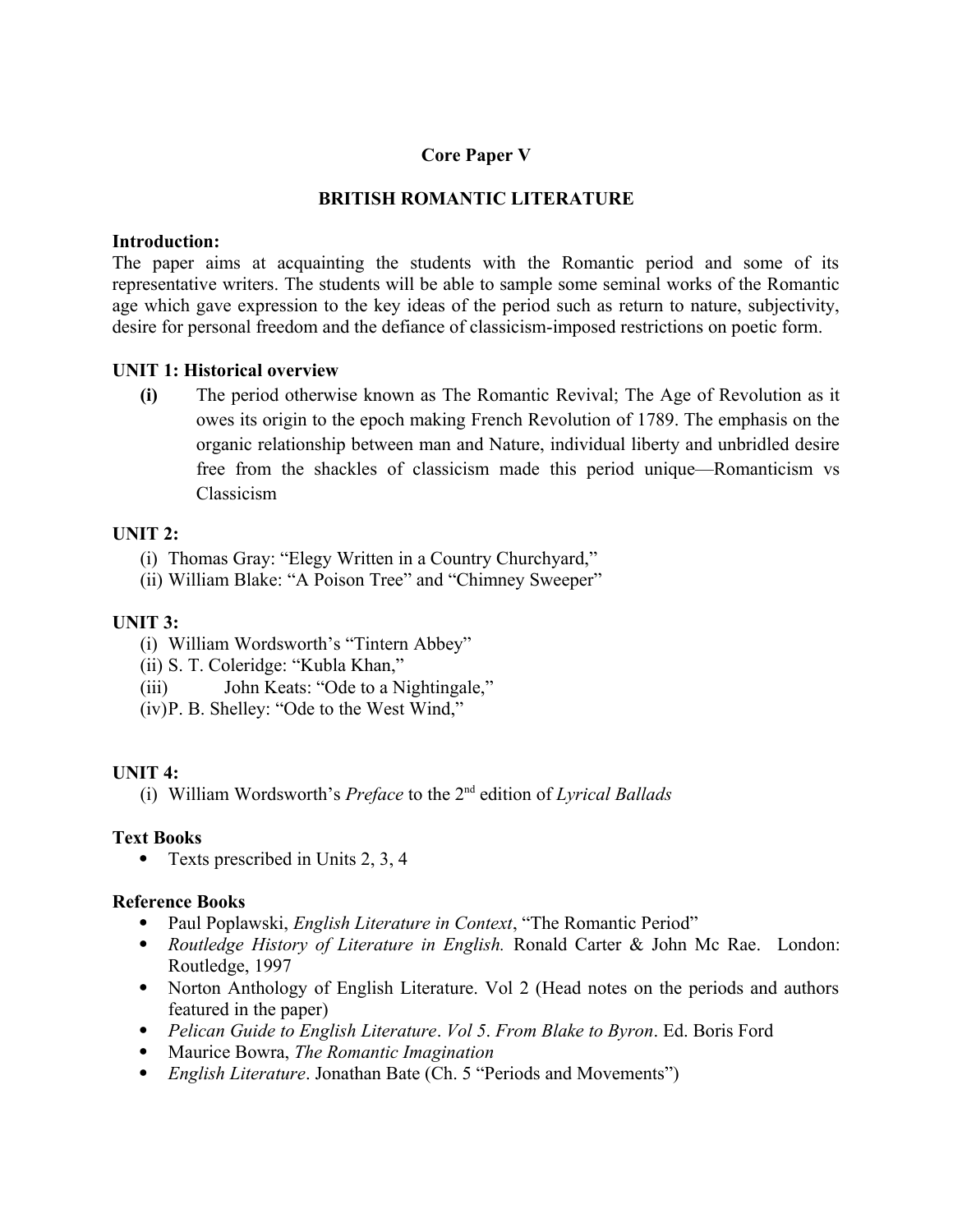## **Core Paper VI**

## **BRITISH LITERATURE 19TH CENTURY**

## **Introduction:**

This paper seeks to introduce the students to the exploits of the  $19<sup>th</sup>$  century British Literature in prose, especially fiction and cultural criticism. It also includes samples of Victorian poetry.

## **UNIT 1: Historical overview**

(i) The  $19<sup>th</sup>$  century British literature though mainly famous for the Romantic Movement, was also a witness to major socio-political developments like industrialization, technological advancements and large scale mobilization of people from the rural to the urban centers.

## **UNIT 2: Poetry**

- **(i)** Tennyson; "Break, Break, Break", Robert Browning, "My Last Duchess"
- **(ii)** Criticism: Matthew Arnold: "The Study of Poetry"

## **UNIT 3: Jane Austen**

(i) *Pride and Prejudice*

## **UNIT 4: Charles Dickens**

(i) *Hard Times*

## **Text Books:**

• Texts prescribed in Units 2, 3, 4

#### **Reference Books:**

- *English Literature in Context*[. Paul Poplawski. Cambridge UP](http://www.cambridge.org/us/academic/subjects/literature/english-literature-general-interest/english-literature-context), 2008
- *Routledge History of Literature in English.* Ronald Carter & John Mc Rae. London: Routledge, 1997
- Norton Anthology of English Literature. Vol 2 (Head notes on the periods and authors featured in the paper)
- *English Literature*. Jonathan Bate (Ch. 4 "The Study of English", Ch. 5 "Periods and Movements")
- Terry Eagleton, *The English Novel*

## **Core Paper VII**

## **BRITISH LITERATURE: EARLY 20TH CENTURY**

#### **Introduction:**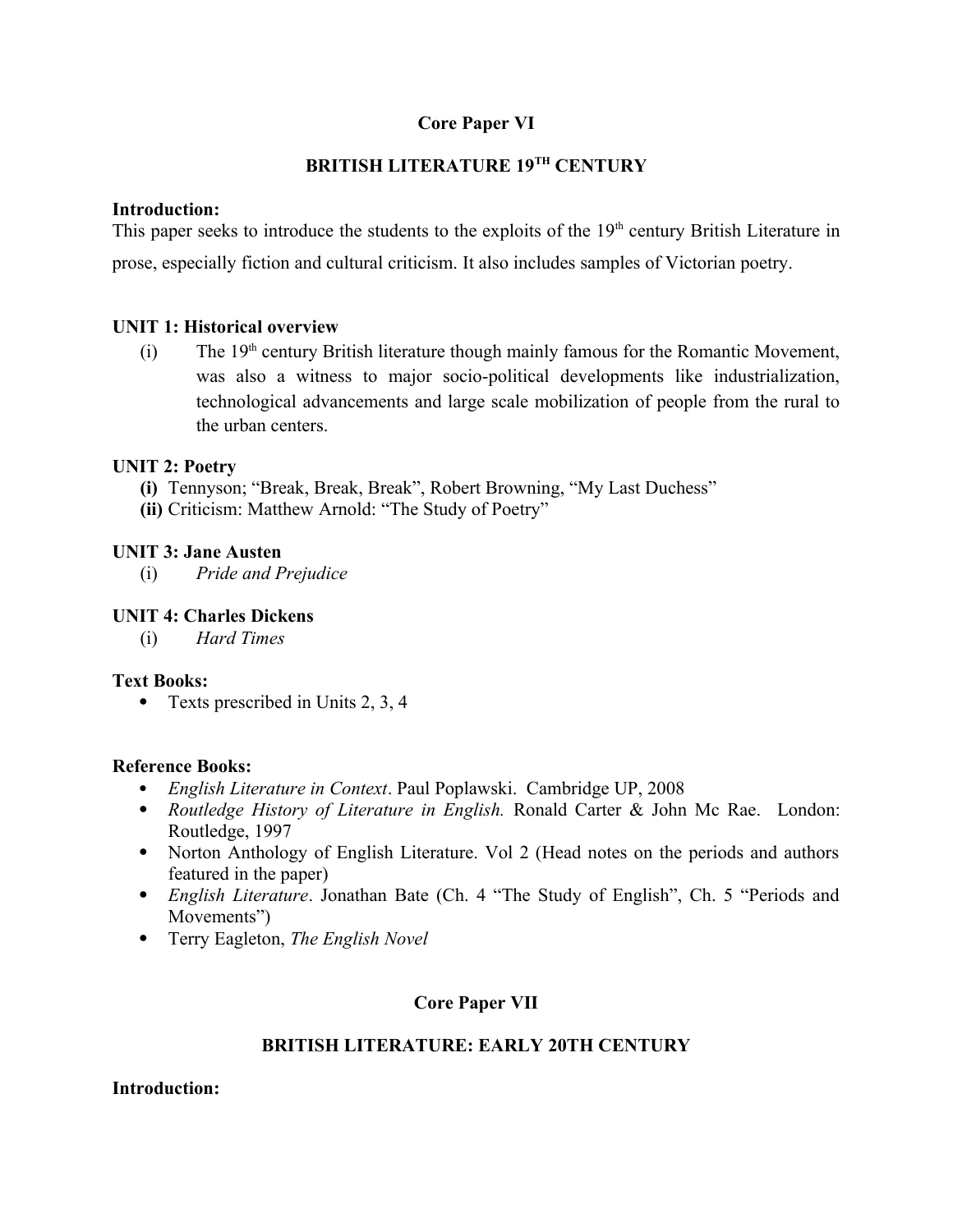The paper aims at acquainting the students with the literature of Britain in the early  $20<sup>th</sup>$  century, focusing on the modernist canon in poetry, novel, and literary criticism.

## **UNIT 1**: **Historical overview**

(i) Developments in society and economy, leading to a crisis in western society known as the First World War and the resultant change in the ways of knowing and perceiving. Marx's concept of class struggle, Freud's theory of the unconscious are to be discussed.

#### **UNIT 2: Poetry**

- (i) T.S. Eliot "Love Song of J. Alfred Prufrock",
- (ii) Yeats: "Second Coming",
- (iii) Wilfred Owen: "Strange Meeting",
- (iv)Siegfried Sassoon, "Suicide in the Trenches"
- (v) Criticism: T.S. Eliot: "Tradition and the Individual Talent"

## **UNIT 3:**

(i) Virginia Woolf: *Mrs. Dalloway*

#### **UNIT 4:**

(i) J M Synge *Ryders to the Sea*

#### **Text Books**

• Texts prescribed in Units 2, 3, 4

#### **Reference Books**:

- *Pelican Guide to English Literature*: *Vol. 7*. *The Modern Age* (ed.) Boris Ford
- *Routledge History of Literature in English.* Ronald Carter & John Mc Rae. London: Routledge, 1997
- *English Literature*. Jonathan Bate (Ch. 5 "Periods and Movements")
- *Modernism*. Critical Idiom. By Peter Faulkner
- *Modernism*. New Critical Idiom. By Peter Childs

#### **Core Paper VIII**

#### **AMERICAN LITERATURE**

#### **Introduction:**

This is a survey paper providing an overview of canonical authors from American Literature in the established genres.

#### **UNIT 1**: **Historical overview**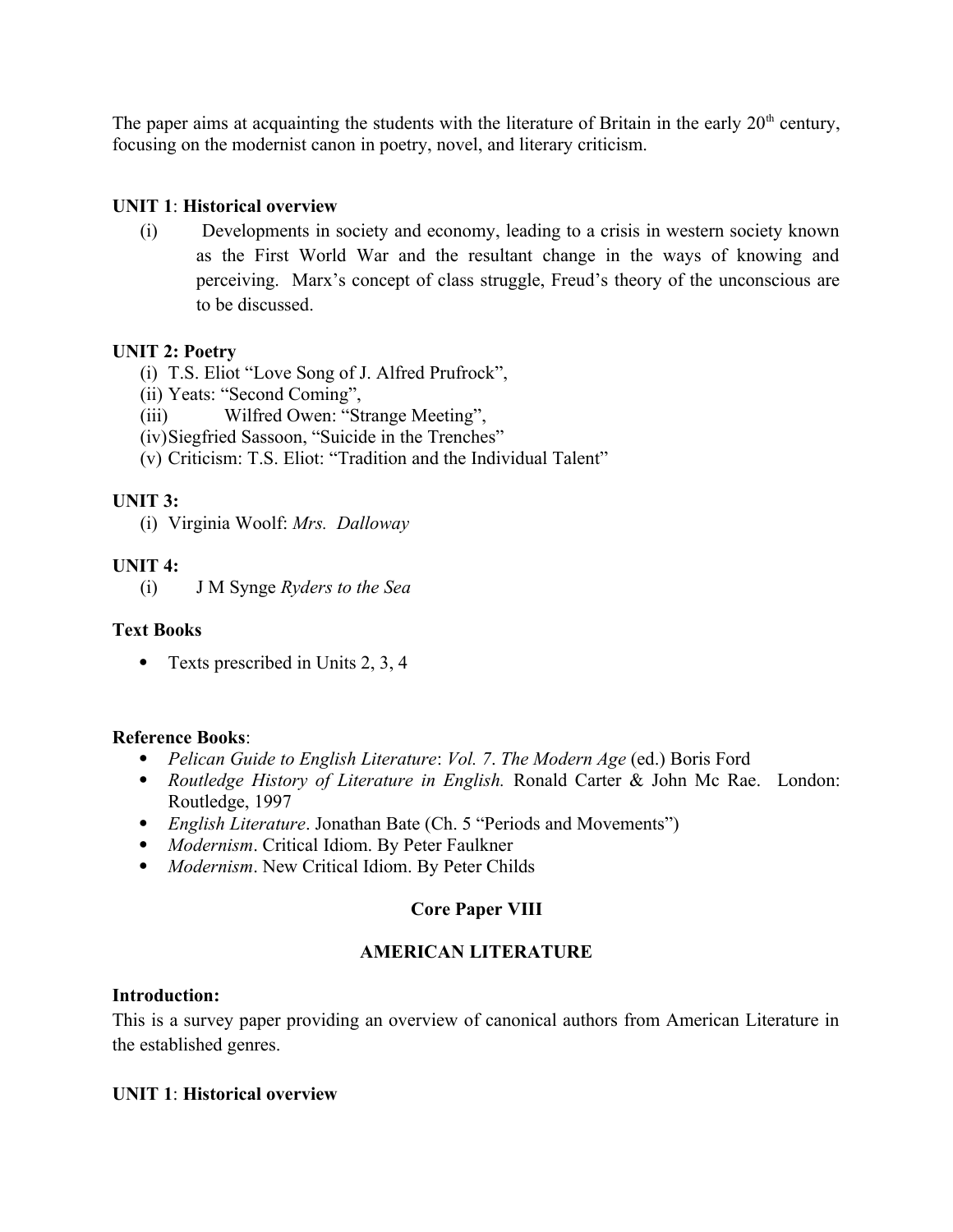(i) Genesis and evolution, and the defining myths of American Literature—city on a hill, the frontier spirit, the American Dream, manifest destiny, *epluribusunum*

## **UNIT 2:**

- (i) Walt Whitman: "Out of the Cradle Endlessly Rocking",
- (ii) Robert Frost: "Stopping by the Woods in a Snowy Evening",
- (iii) Emily Dickinson: "Because I could not stop for death"
- (iv)Maya Angelou: "I Know Why the Caged Birds Sing"

## **UNIT 3:**

(i) Arthur Miller: *The Death of a Salesman*

## **UNIT 4:**

(i) Ernest Hemingway: *A Farewell to Arms*

## **Text Books**

Texts prescribed in Units 2, 3, 4 (All texts are available on the Internet.)

## **Reference Books**:

- *Pelican Guide to English Literature*. Vol. 9. *American Literature*. Ed. Boris Ford
- *Highlights of American Literature*. Dr. Carl Bode (USIS)
- *A Short History of American Literature*, Krishna Sen and Ashok Sengupta. Orient BlackSwan, 2017
- *The Story of American Literature*. By Ludwig Lewisohn
- *Norton Anthology of American Literature*. (Head notes on authors and periods to be read)

## **Core Paper IX**

## **EUROPEAN CLASSICAL LITERATURE**

#### **Introduction**:

This paper seeks to introduce the students to European Classical literature, commonly considered to have begun in the 8th century BC in ancient Greece and continued until the decline of the Roman Empire in the 5th century AD. The paper seeks to acquaint the students with the founding texts of the European canon.

#### **UNIT 1: Historical Review**

(i) Classical Antiquity: ancient Greece, the rise and decline of the Roman Empire; Geographical space: cultural history of the Greco-Roman world centered on the Mediterranean Sea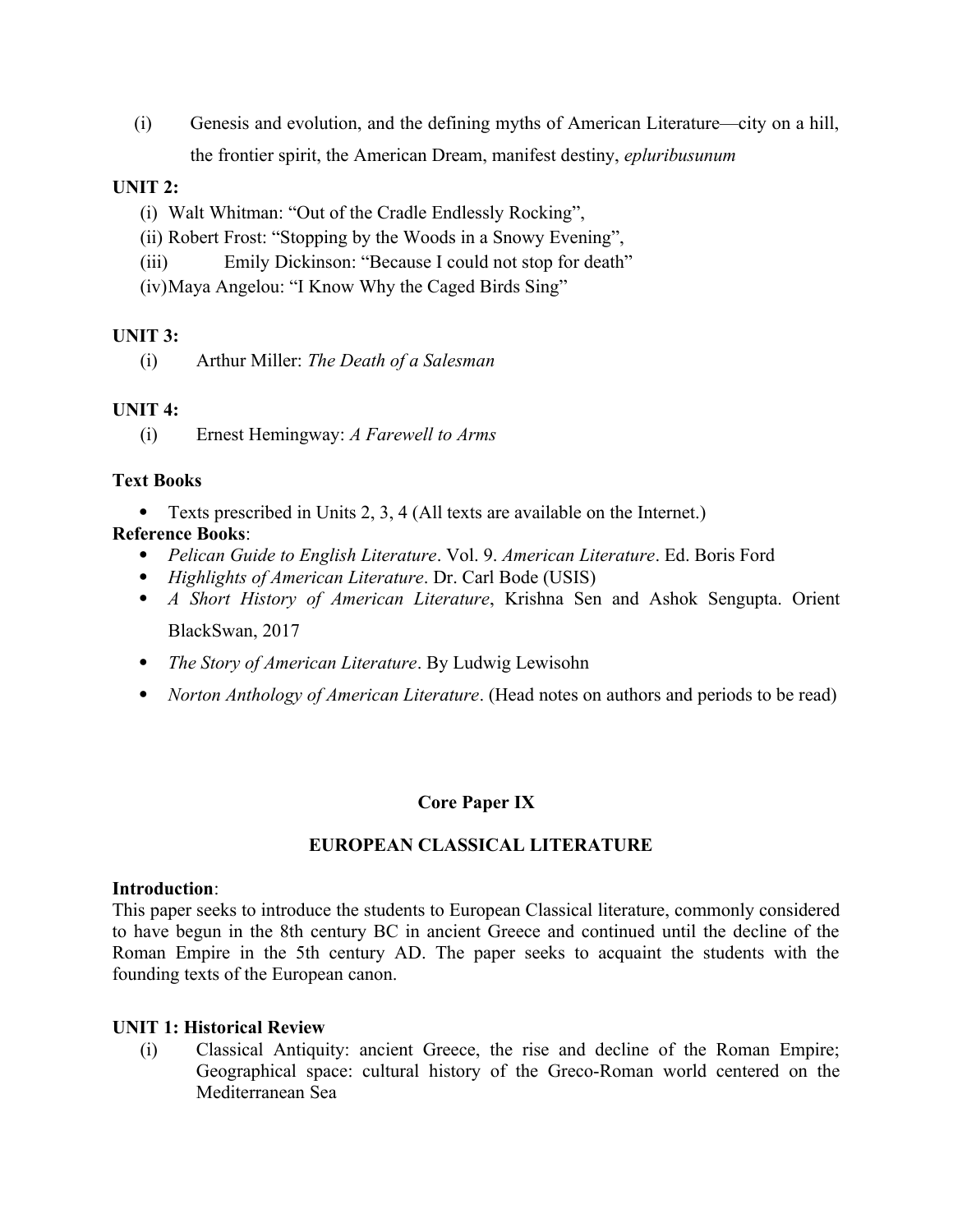#### **UNIT 2: Epic poetry**

(i) Homer: *Odyssey* (Book I)

#### **UNIT 3: Tragedy:**

**(i)** Sophocles: *Oedipus the King*

#### **UNIT 4: Criticism:**

(i) Aristotle: *Poetics* (Chapters: 6,7,8)

#### **Text Books**

 Texts prescribed in Units 2, 3, 4(All texts are available for free access on Project Gutenberg https://www.gutenberg.org/)

#### **Reference Books**:

- H.D.F. Kitto, *Form and Meaning in Greek Drama*
- H.D.F. Kitto, *The Greeks*
- Eric Auerbach, *Mimesis*: *The Representation of Reality in Western Literature*
- Gilbert Murray*, A History of Ancient Greek Literature*, Andesite Press, 2017.
- *Classicism*: *A Very Short Introduction* OUP

#### **Core Paper X**

#### **WOMEN'S WRITING**

#### **Introduction**:

 The paper seeks to acquaint the students with the works of women writers from different cultures and nations in various genres. Further, it seeks to make them critically aware of the issues relating to the workings of patriarchy, issues of gender, and relations of desire and power.

#### **UNIT 1: Virginia Woolf**

(i) "Chapter 1" from *A Room of One's Own*

#### **UNIT 2: Charlotte Bronte**

(i) *Jane Eyre*

#### **UNIT 3:**

- (i) Kamala Das, 'An Introduction', 'The Sunshine Cat'
- (ii) Sylvia Plath, 'Mirror', 'Barren Woman'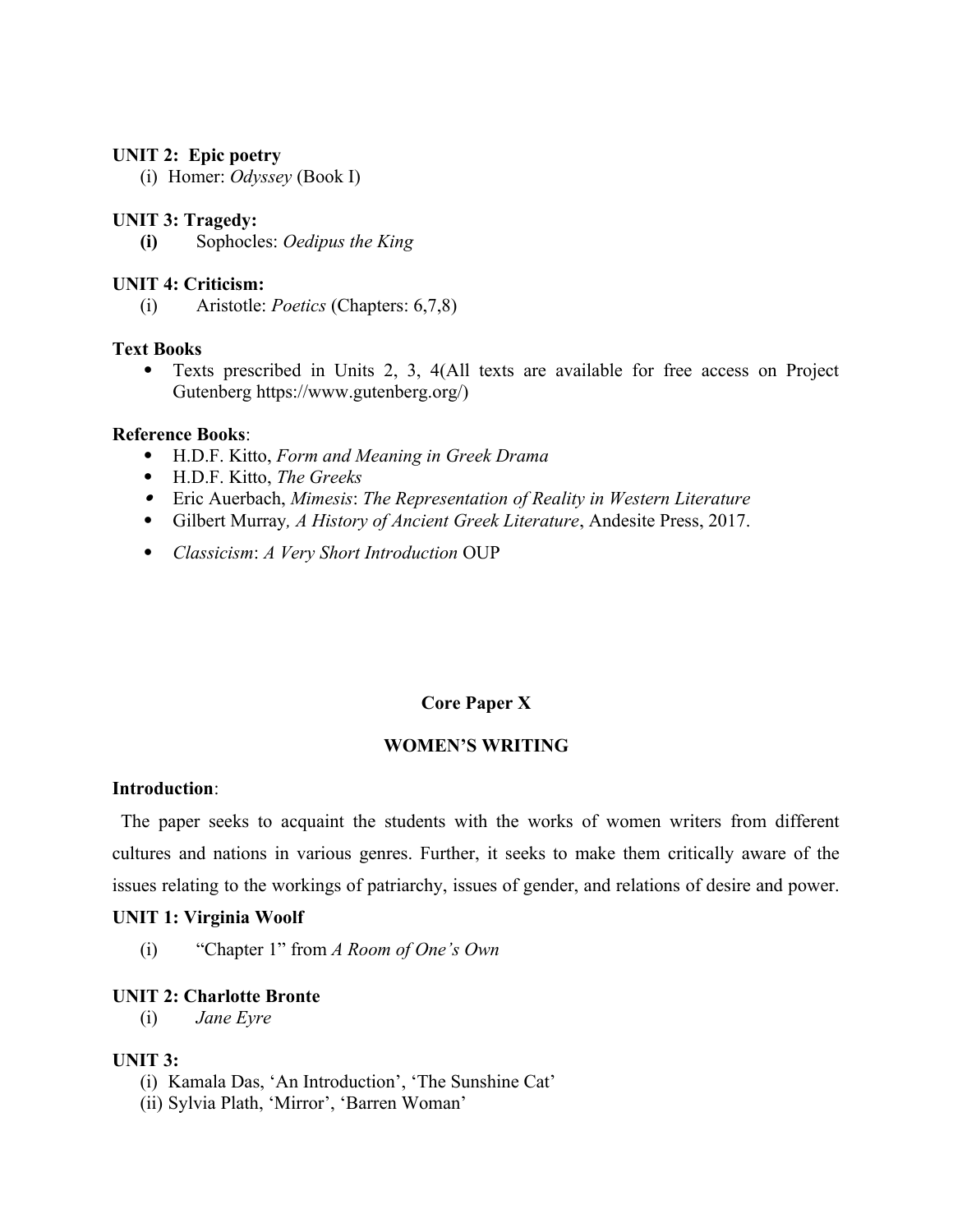(iii) Eunice de Souza, 'Women in Dutch Painting', 'Remember Medusa' (iv)Shanta Acharya, 'Homecoming', 'Shringara'

#### **UNIT 4:**

(i) Ashapurna Devi, *The Distant Window*

#### **Text Books**

• Texts prescribed in Units 1, 2, 3, 4

## **Reference Books**:

- Toril Moi, *Sexual/Textual Politics*
- Elaine Showalter, *A Literature of Their Own*
- Sandra Gilbert and Susan Guber, *The Mad Woman in the Attic*
- *The Distant Window,* Prachi Prakashan, Tr. Anima Bose, 1997
- Helen Carr, 'A History of Women's Writing' in *A History of Feminist Literary Criticism* by Gill Plain and Susan Sellers
- Mary Eagleton, 'Literary Representations of Women' in *A History of Feminist Literary Criticism* by Gill Plain and Susan Sellers

## **Core Paper XI**

#### **MODERN EUROPEAN DRAMA**

#### **Introduction:**

The aim of this paper is to introduce the students to the best of experimental and innovative dramatic literature of modern Europe.

#### **UNIT 1: Historical Review**

(i) Politics, social change and the stage; text and performance; European Drama: Realism and Beyond; Tragedy and Heroism in Modern European Drama; The Theatre of the Absurd

#### **UNIT 2: Henrik Ibsen**

(i) *Ghosts*

#### **UNIT 3: Eugene Ionesco**

(i) *Chairs*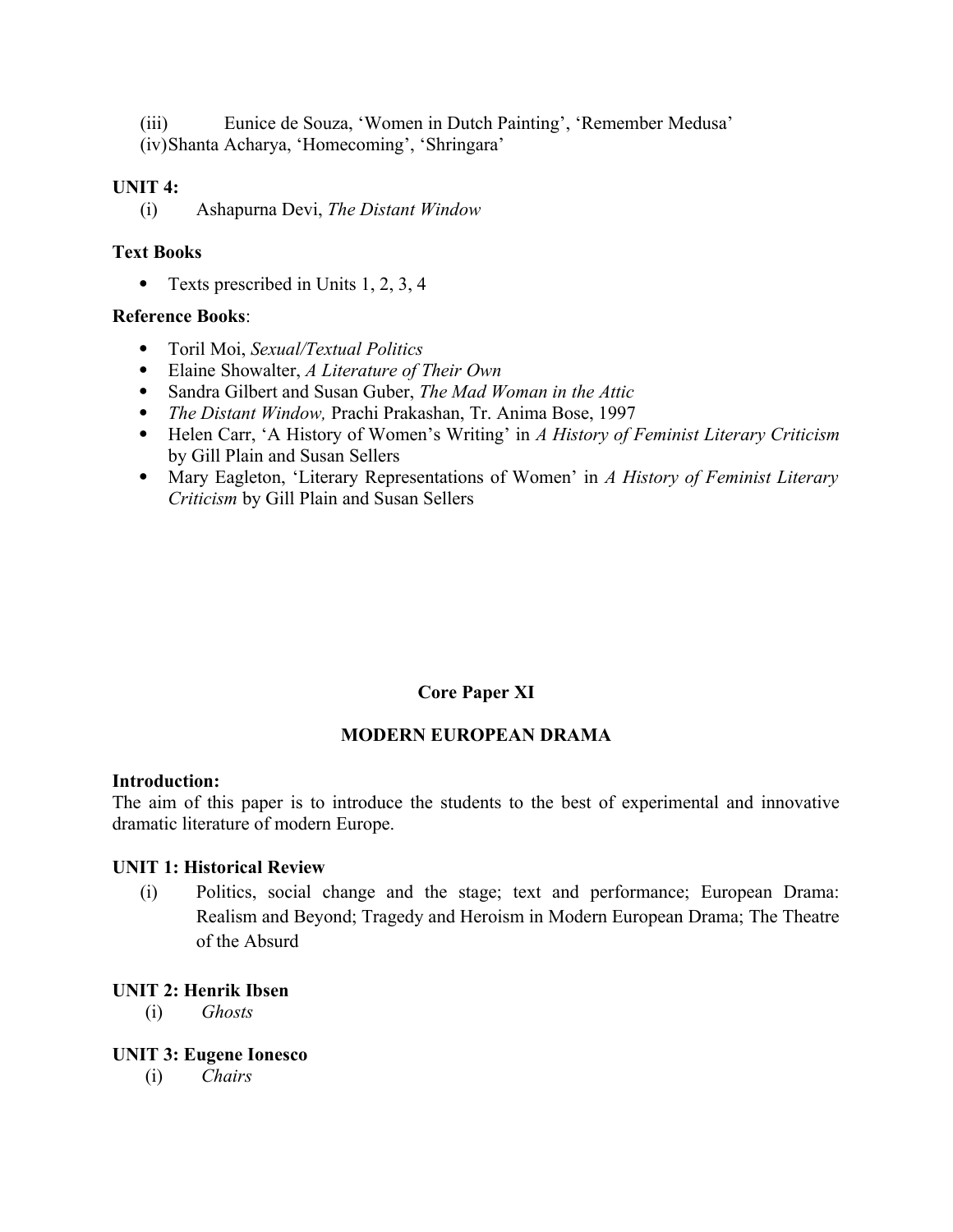## **UNIT 4: Bertolt Brecht**

(i) *Life of Galileo*

#### **Text Books**

• Texts prescribed in Units 1, 2, 3, 4

#### **Web Resources**

- Ionesco: <http://www.kkoworld.com/kitablar/ejen-ionesko-kergedan-eng.pdf>
- Ibsen:<http://www.gutenberg.org/files/8121/8121-h/8121-h.htm>

## **Reference Books:**

- Constantin Stanislavski, *An Actor Prepares*, Chap. 8,
- 'Faith and the Sense of Truth', tr. Elizabeth Reynolds Hapgood (Harmondsworth: Penguin, 1967) sections 1,2, 7,8,9, pp. 121-5, 137-46.
- Bertolt Brecht, 'The Street Scene', 'Theatre for Pleasure or Theatre for Instruction', and 'Dramatic Theatre vs Epic Theatre', in *Brecht on Theatre:The Development of an Aesthetic*, ed. And tr. John Willet (London: Methuen, 1992) pp.68-76, 121-8.
- George Steiner, 'On Modern Tragedy', in *The Death of Tragedy* (London: Faber, 1995) pp. 303-24.
- Raymond Williams, *Drama from Ibsen to Brecht*
- Jean Genet, Reflections on Theatre (London:Faber & Faber) Chapter 2: "The Strange World Urb…" pp. 63-74.
- *Theatre of Absurd*. Martin Esslin

## **Core Paper XII**

## **INDIAN CLASSICAL LITERATURE (Training of teachers essential for teaching this course)**

#### **Introduction**:

 This paper seeks to create awareness among the students of the rich and diverse literary and aesthetic culture of ancient India.

#### **UNIT 1: Introduction to the history and genesis of Indian Classical Literature**

#### **UNIT 2: Sanskrit Drama –1**

(i) Kalidasa, *Abhijnanasakuntalam*, Act IV, tr. M.R Kale, Motilal Banarasi Dass, New Delhi

#### **UNIT 3: Sanskrit Drama-2**

(i) *Mrcchakatika* by Sudraka, Act I, tr. M.M. Ramachandra Kale (New Delhi: Motilal Banarasidass, 1962)

#### **UNIT 4: Aesthetics and Maxims**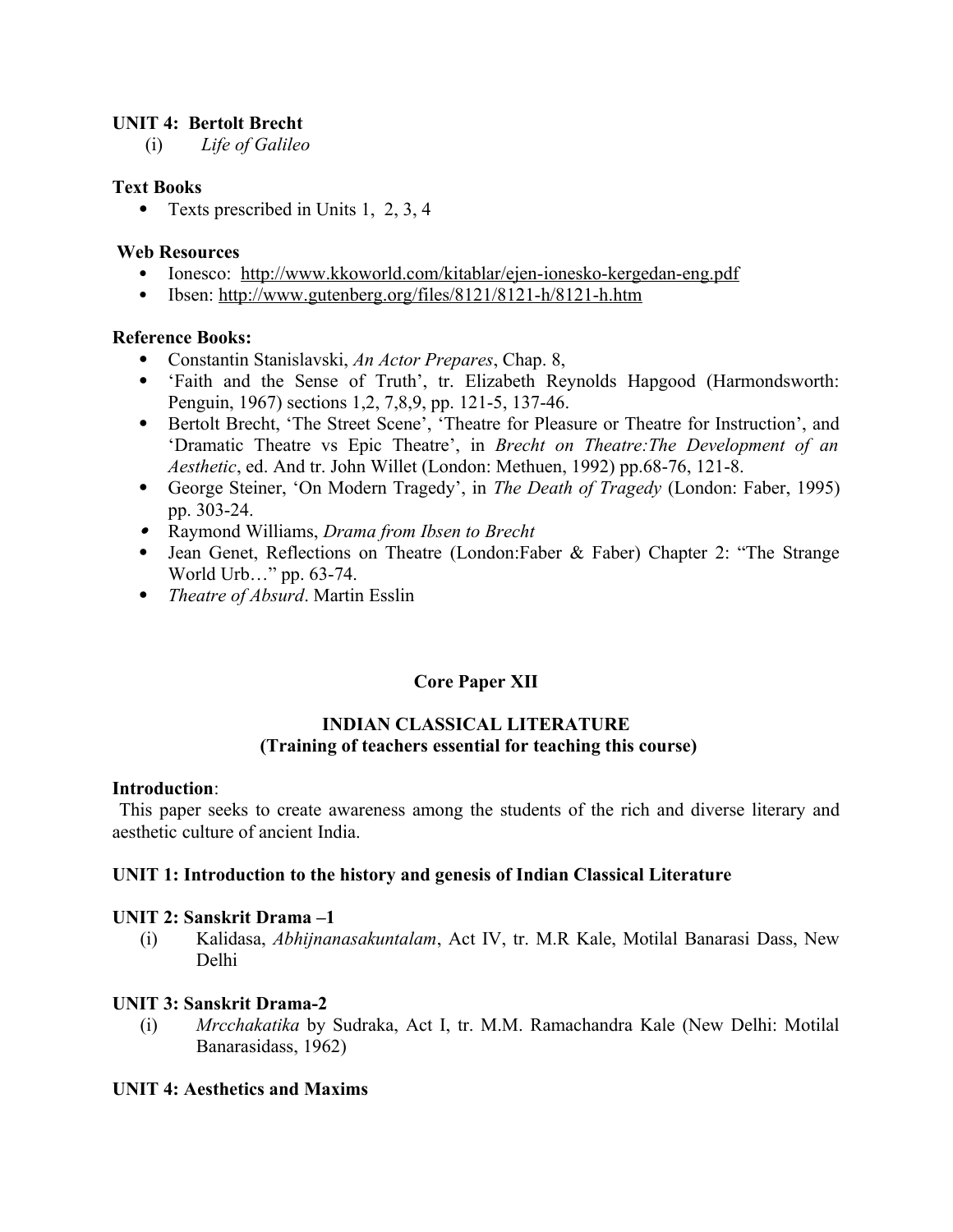(i) Bharata's *Natyasastra*, Chapter VI on Rasa theory

#### **Text Books**

• Texts prescribed in units II, III, IV

#### **Reference Books**:

- Kalidasa. Critical Edition. Sahitya Akademi
- Bharata's Natyashastra. English Translation by M.M. Ghosh. Vol 1.  $2<sup>nd</sup>$  edition. Asiatic Society, Kolkata, 1950. Ch. 6 "Sentiments". Pp. 158-95
- J.A.B. Van Buitenen, "Dharma and Moksa" in Roy W. Perrett. Ed. *Indian Philosophy*. Vol 5, *Theory of Value*: *A Collection of Readings*. New York: Garland, 2000. Pp. 33-40
- Vinay Dharwadkar, "Orientalism and the Study of Indian Literature", Orientalism and the Postcolonial Predicament: Perspectives on South Asia. Ed. Carol A. Breckenridge and Peter Van der Veer. New Delhi: OUP, 1994. Pp. 158-95
- Haldhar Panda, *Universals of Poetics*

## **Core Paper XIII**

## **POSTCOLONIAL LITERATURES**

#### **Introduction**:

This paper seeks to introduce the students to postcolonial literature —a body of literature that responds to European colonialism and empire in Asia, Africa, Middle East, the Pacific and elsewhere. The paper aims to provide the students with the opportunity to think through the layered response – compliance, resistance, mimicry, subversion – that is involved in the production of post-independence literature

#### **UNIT 1:**

- (i) Postcolonialism: Elleke Boehmer ( From *Literary Theory and Criticism* Ed. Patricia Waugh) (a) The post in Postcolonial,
	- (b) Movements and theories against Empire

 (c) Leading Postcolonial Thinkers ( Frantz Fanon, Edward Said, Gayatri Spivak, Homi Bhabha)

#### **UNIT 2: Raja Rao**

(i) *Kanthapura*

#### **UNIT 3: Jean Rhys**

(i) *Wide Sargasso Sea*

#### **UNIT 4: Athol Fugard**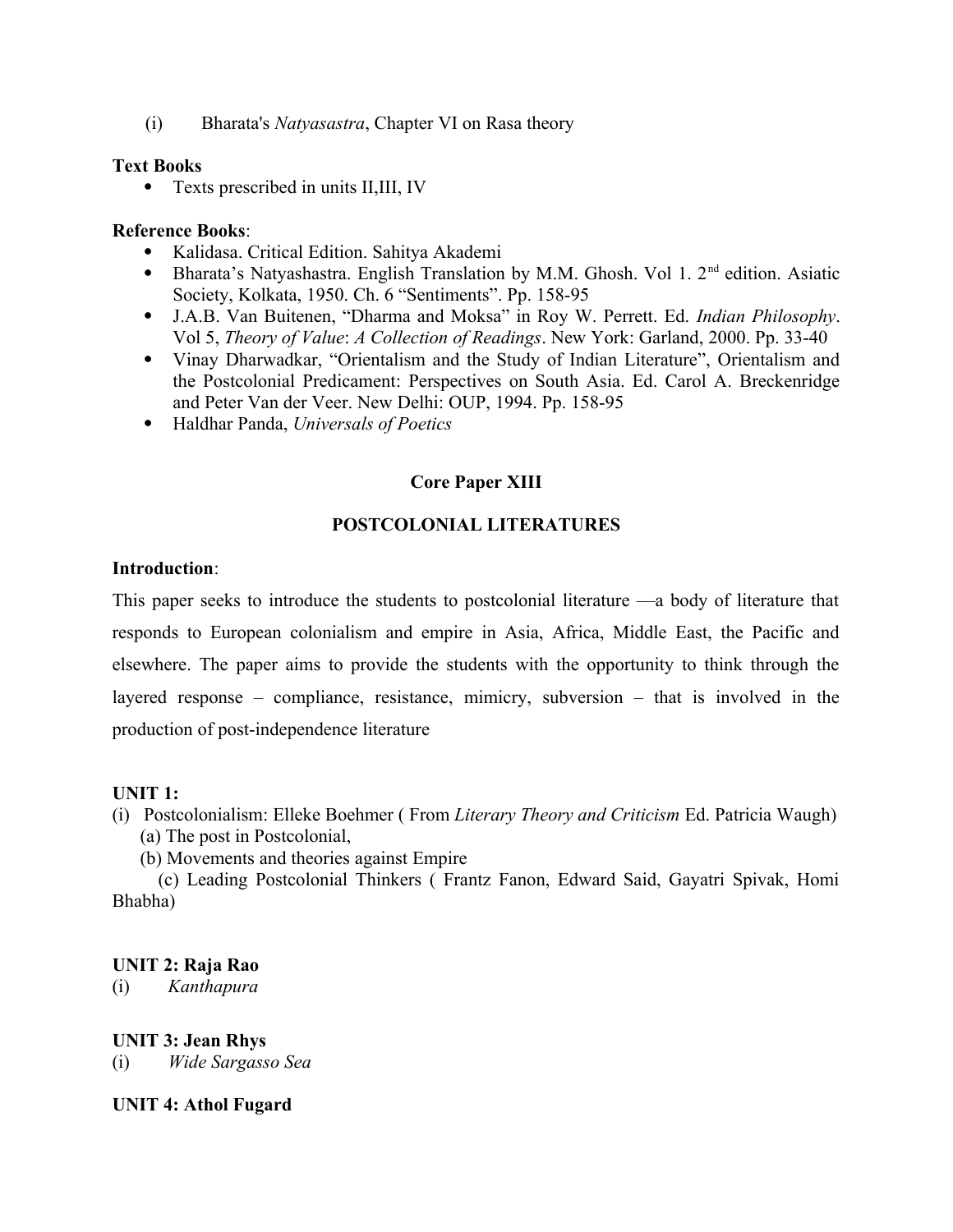(i) *Blood Knot*

## **Text Books**

• Texts prescribed in Units 1, 2, 3, 4

## **Reference Books:**

- Chinua Achebe: "English and the African Writer" (Available online)
- Ngugi wa Thiong'o: "The Quest for Relevance" from *Decolonizing the Mind: The Politics of Language in African Literature*
- Leela Gandhi, *Postcolonial Theory: An Introduction*. OUP, 1998.
- Bill Ashcroft, Gareth Griffin, Helen Tiffin, *The Empire Writes Back*: *Theory and Practice of Post-Colonial Literature*.
- Edward Said. *Orientalism*.

## **Core Paper XIV**

## **POPULAR LITERATURE**

## **Introduction:**

This paper seeks to introduce the students to genres such as children's literature, detective fiction and campus fiction, which have a "mass" appeal, and can help us gain a better understanding of the popular and folk roots of literature.

## **UNIT 1: Introduction to the concept**

- (i) What is popular literature?
- (ii) Debate between popular and high cultures ('high brow' v/s 'low brow')
- (iii) What is Genre fiction?
- (iv)Debate between genre fiction and literary fiction

#### **Essays for discussion:**

 Lev Grossman: "Literary Revolution in the Supermarket Aisle: Genre Fiction is Disruptive Technology"

<http://entertainment.time.com/2012/05/23/genre-fiction-is-disruptive-technology/>

- Arthur Krystal: "Easy Writers: Guilty pleasures without guilt" <http://www.newyorker.com/magazine/2012/05/28/easy-writers>
- Joshua Rothman: "A Better Way to Think About the Genre Debate" <http://www.newyorker.com/books/joshua-rothman/better-way-think-genre-debate>
- Stephen Marche: How Genre Fiction Became More Important than Literary Fiction" <http://www.esquire.com/entertainment/books/a33599/genre-fiction-vs-literary-fiction/>

## **UNIT 2: Children's Literature**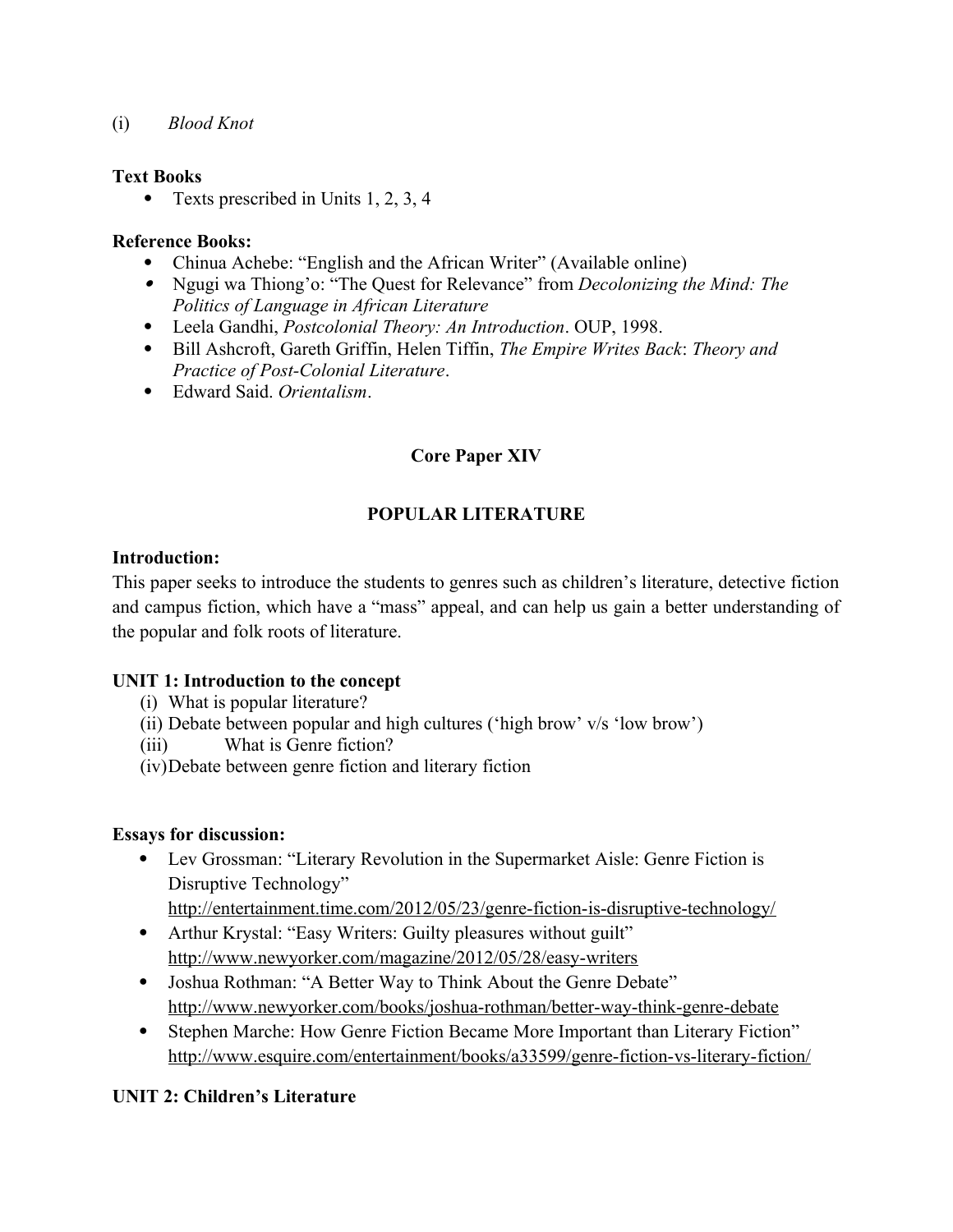(i) Lewis Caroll: *Alice in Wonderland*

## **UNIT 3: Detective Fiction**

(i) Arthur Conan Doyle: *The Hound of the Baskervilles*

## **UNIT 4: Campus Fiction**

(i) Chetan Bhagat: *Five Point Someone* 

## **Text Books**

Essays given for discussion under unit I and Texts prescribed in Units 2, 3, 4

## **Reference Books**

- Leslie Fiedler, "*Towards a Definition of Popular Literature"* in *Super Culture: American Popular Culture and Europe.* Ed. C.W.E. Bigsby*.* pp. 29-38
- Leo Lowenthal, *Literature, Popular Culture and Society*
- Felicity Hughes, "Children's Literature: Theory and Practice" in *English Literary History*. Vol. 45, 1978. pp. 542-61.
- Raymond Chandler, "The Simple Art of Murder", Atlantic Monthly. Dec. 1944 (available at <http://www.en.utexas.edu/amlitprivate/scans/chandlerart.html>
- *Popular Fiction: Essays in Literature and History* by Peter Humm, Paul Stigant, Peter Widdowson
- Sumathi Ramaswamy, "Introduction", in Beyond Appearances?: Visual Practices and Ideologies in Modern India. Pp.xiii-xxix

## **Discipline Specific Elective Paper-I**

## **LITERARY THEORY**

#### **Introduction**:

This paper seeks to expose the students to the basic premises and issues of major theoretical approaches to literary texts.

#### **UNIT 1:**

(i) New Criticism ("Language of Paradox" by Cleanth Brooks)

## **UNIT 2:**

(i) Marxist Criticism (Terry Eagleton: "Literature and Ideology" from *Marxism and Literary Criticism*

## **UNIT 3:**

(i) Feminist Criticism (*Second Sex*, Vol 1 Introduction *"*Facts and Myths")

## **UNIT 4:**

(i) Structuralism ("The Nature of Linguistic Sign" by Saussure)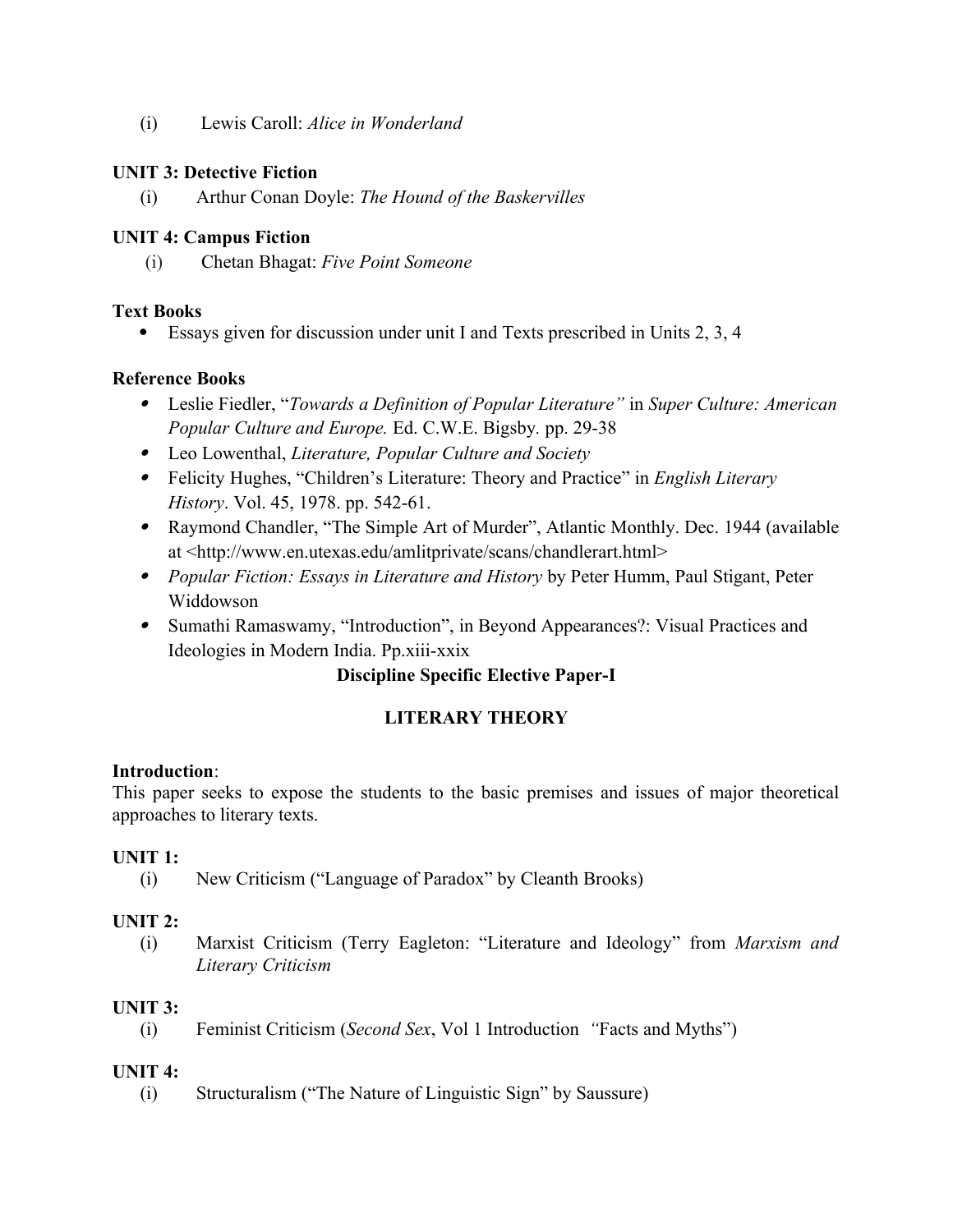#### **Text Books**

• Texts prescribed in Units 1, 2, 3, 4

#### **Reference Books**

- Peter Barry, *Beginning Theory*
- Terry Eagleton, *Literary Theory*
- David Lodge, ed. *Twentieth Century Criticism*
- David Lodge, ed. *Modern Criticism and Theory*: *A Reader*
- Jonathan Culler, "In Pursuit of Signs"
- Tony Bennett, *Formalism and Marxism* (New Accents)

## **Discipline Specific Elective Paper- II**

## **WORLD LITERATURE**

#### **Introduction**:

This paper proposes to introduce the students to the study of world literature through a representative selection of texts from around the world. The idea is to read beyond the classic European canon by including defining literary texts from other major regions/countries—except the United States of America—written in languages other than English, but made available to the readers in English translation.

#### **UNIT 1: European**

(i) Albert Camus: *The Outsider*

#### **UNIT 2: Caribbean**

(i) V S Naipaul: *A Bend in the River*

#### **UNIT 3: Canadian Short Fiction**

(i) Alice Munroe: "The Bear Came Over the Mountain", "Face"

#### **UNIT 4: Latin American Poetry**

- (i) Pablo Neruda :"Tonight I can Write" and "Every day you play"
- (ii) Octavio Paz: "Between going and staying the day wavers" and "Motion"

## **Text Books**

• Texts prescribed in Units 1, 2, 3, 4

#### **Web Resources:**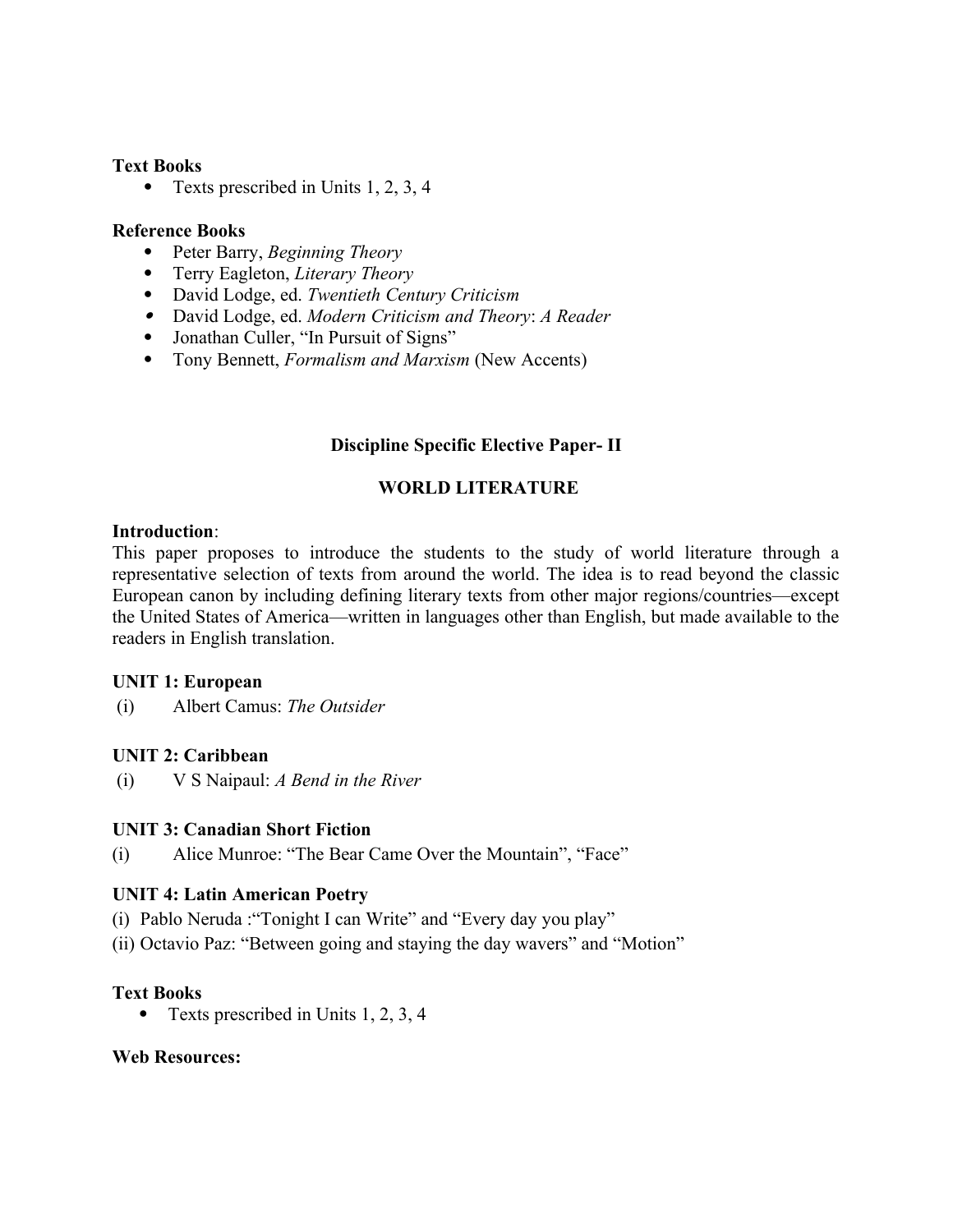- Alice Munro's short Stories [http://www.newyorker.com/magazine/2013/10/21/the-bear](http://www.newyorker.com/magazine/2013/10/21/the-bear-came-over-the-mountain-2)[came-over-the-mountain-2,](http://www.newyorker.com/magazine/2013/10/21/the-bear-came-over-the-mountain-2) <http://www.newyorker.com/magazine/2008/09/08/face>
- Poems of Octavio Paz [http://www.poetrysoup.com/famous/poems/best/octavio\\_paz](http://www.poetrysoup.com/famous/poems/best/octavio_paz)

## **Reference Books:**

- *Weltliteratur*: John Wolfgang von Goethe in *Essays on Art and Literature* Goethe : The Collected Works Vol.3
- Rabindranath Tagore "World Literature": *Selected Writings On Literature and Language: Rabindranath Tagore* Ed. Sisir Kumar Das and Sukanta Chaudhuri
- Goethe's "World Literature Paradigm and Contemporary Cultural Globalization" by John Pizer "Something Will Happen to You Who Read": Adrienne Rich, Eavan Boland' by Victor Luftig .JSTOR iv. *Comparative Literature* University of Oregon.
- "WLT and the Essay" *World Literature Today* Vol. 74, No. 3, 2000. JSTOR Irish University Review, Vol.23 Spring 1, Spring-Summer.
- What is world Literature? (Introduction) David Damrosch <http://press.princeton.edu/chapters/i7545.html>
- Tagore's comparative world literature

[https://www.academia.edu/4630860/](https://www.academia.edu/4630860/Rabindranath_Tagores_Comparative_World_Literature)

Rabindranath Tagores Comparative World Literature

## **Discipline Specific Elective Paper- III**

## **PARTITION LITERATURE**

## **Introduction**:

This paper seeks to expose the students to some significant writings on Indian partition, which brought untold miseries to those who lost lives and homes. The issues of loss, trauma, communalism etc. are explored by the texts.

## **UNIT 1: Defining partition literature**

(i) Ritu Menon and Kamla Bhasin, 'Introduction' from *Borders and Boundaries* (New Delhi: Kali for Women, 1998)

## **UNIT 2:**

(i) W.H. Auden "Partition", Agha Shahid Ali, "Learning Urdu", "The Dawn of Freedom" Faiz Ahmad Faiz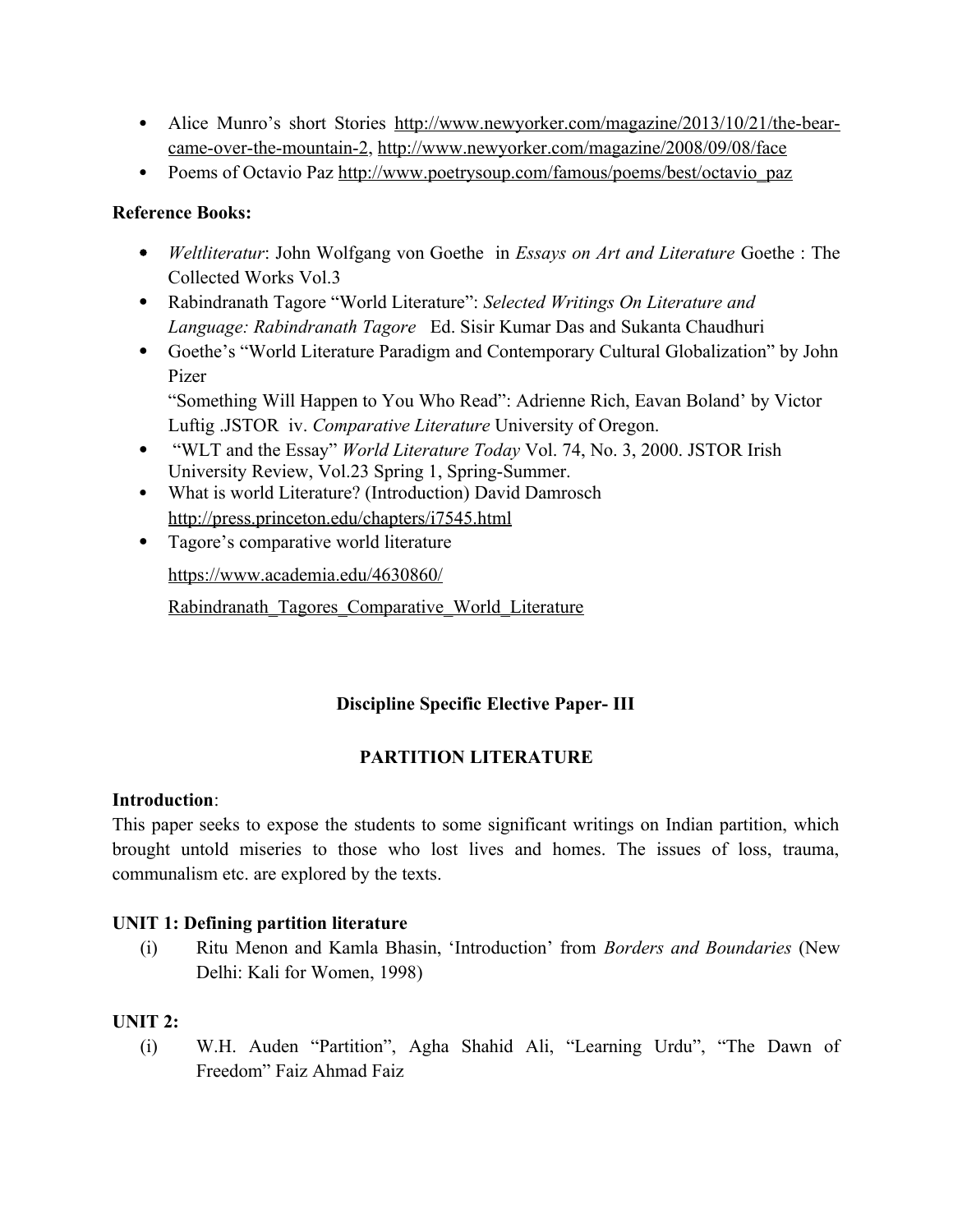## **UNIT 3: Bapsi Sidhwa**

(i) *Ice-candy-man*

## **UNIT 4:**

- (i) Sadat Hassan Manto, 'Toba Tek Singh" (from *Mottled Dawn*, Penguin India)
- (ii) Rajinder Singh Bedi, "Lajwanti"( Trans. Khushwant Singh)

(iii) Lalithambika Antharajanam, "A Leaf in the Storm"

## **Text Books**

- Texts prescribed in Units 1, 2, 3, 4
- (*Mottled Dawn* for Manto and Bedi in Unit 4, Penguin India)
- *Borders and Boundaries*. New Delhi: Kali for Women, 1998

## **Reference Books:**

- Sukrita P. Kumar, "Narrating Partition" (Delhi: Indialog, 2004)
- Urvashi Butalia, "The Other Side of Silence: Voices from the Partition of India" (Delhi: Kali for Women, 2000)
- Sigmund Freud, "Mourning and Melancholia" in *The Complete Psychological Works of Sigmund Freud*, tr. James Strachey (London: Hogarth Press, 1953) pp. 3041-53.

## **Discipline Specific Elective Paper- IV**

## **WRITING FOR MASS MEDIA**

## **UNIT 1:**

(i) History of English in India, Brief history of Journalism in English in India , Status of English in India, Indian writers of English and their treatment of the English language a non-native variety

#### **UNIT 2:**

(i) Writing for the Print Media: News Stories, Features, Editorials (The teacher is required to cite examples and use material from mass media)

## **UNIT 3:**

- (i) Writing for the Electronic Media
- (ii) Advertisement caption writing and tag lines (print and electronic)

#### **UNIT 4:**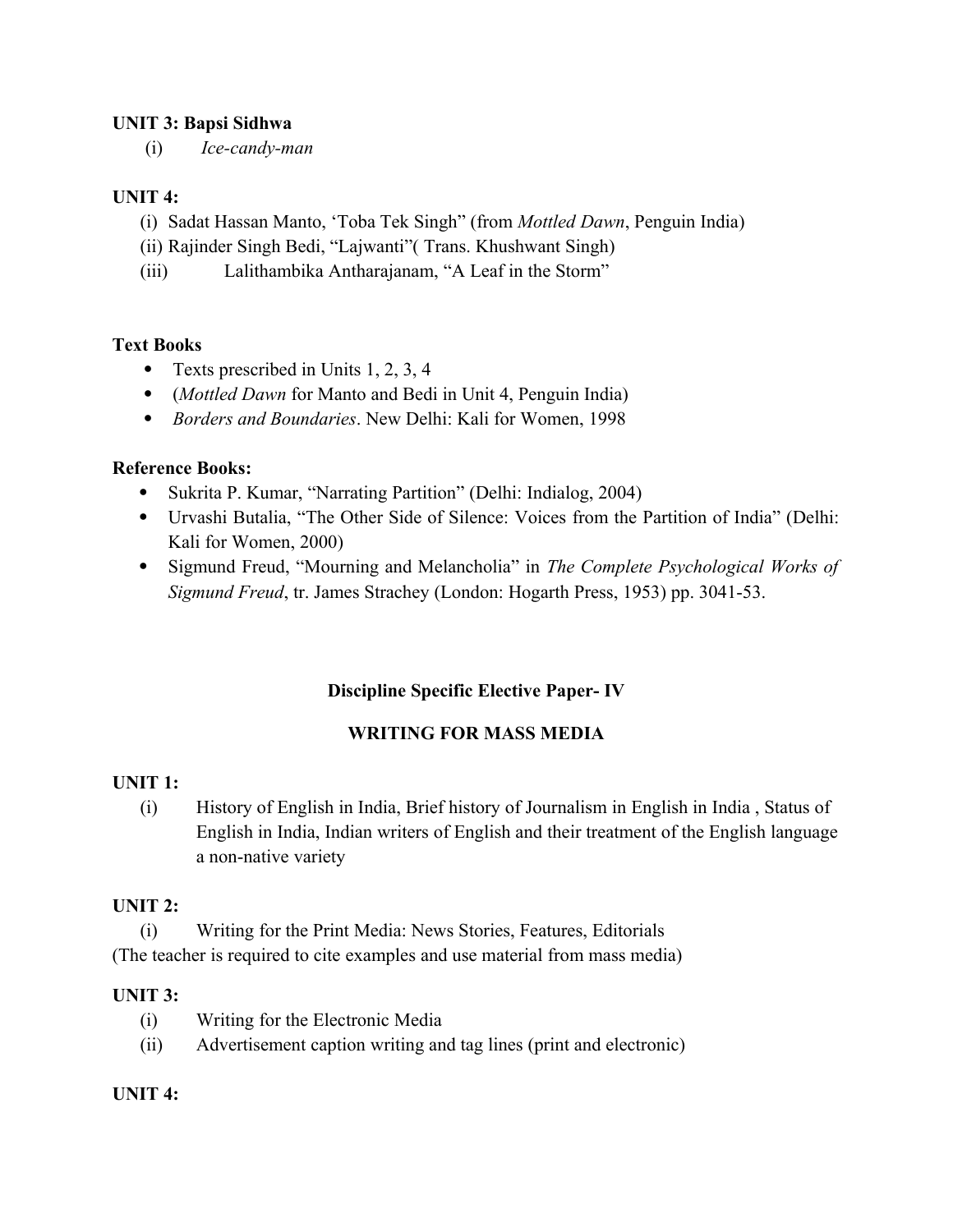- (i) Email, Blogs, Social networking
- (ii) Internet Journalism

#### **Reference Books**

- Rangaswamy Parthasarathy, *Journalism in India: From the earliest times to the present day*, Sterling.
- S V Parasher, *Indian English: Functions and Form*, Bahri Publications.
- Stepehen McLaren, *Easy Writer*
- A R Parhi*, Indian English through Newspapers,* Concept Publications.
- G L Labru, Indian Newspaper English, B R Publishing House.
- Vinod Dubey, Newspaper English in India, Bahri Publications.
- Kachru, Braj: *from* Indianization of English
- Dutta and Parhi, 'Prospect of Electronic Media as Curriculum in Non-Native Contexts', I-Manager's *Journal on English Language Teaching.* (2014)
- Aijaz Ahmed: 'Disciplinary English: Third-Worldism and Literature'.
- Narasimhaih; C.D. (ed.):*Awakened Consciousness: Studies in Commonwealth Literature,* New Delhi: Sterling.
- Omkar N. Koul: *English in India: Theoretical and Applied Issues.* New Delhi: Creative Publishers.

## **DSE Paper – IV: Dissertation/ Research Project (College can give this choice only for students with above 60% aggregate marks)**

## **DISSERTATION/ RESEARCH PROJECT**

#### **Introduction and Outcome**

A project is an individual or collaborative activity that is carefully planned to achieve a particular aim.

An undergraduate project is individual research by students to i. understand in-depth a particular topic or fact in their field of study, and ii. Strengthen their understanding of research processes and methods.

Undergraduate research is inquiry-based learning that involves practical work, and not just listening to classroom teaching and personal reading. Students learn to apply what they study in their courses to appreciate different aspects of their field better by working independently on the projects. At the same time, they contribute something original to the courses they study.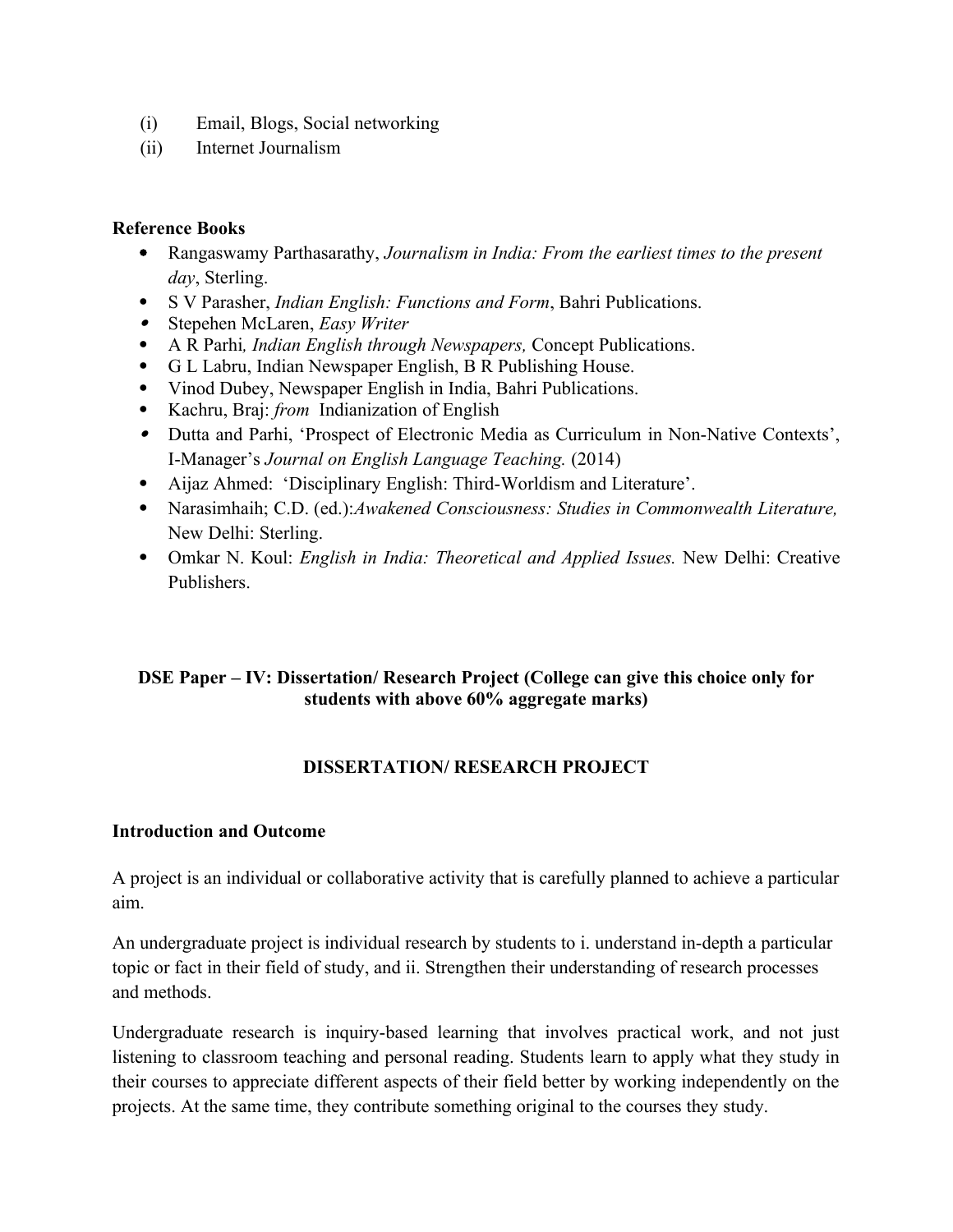An undergraduate research project is expected to explore specific topics within the field of study of the students. The project should make an original contribution to the discipline in some manner. The results of quality undergraduate research can be presented in seminars and conferences, and published in research journals dedicated specifically to such work or in traditional academic journals with the student as a co-author.

There are many benefits of undergraduate research including, but not limited to, real world applications, research and professional experience, and better relationships between faculty and students. Relating coursework to out-of-class experiences, students train to work and think independently, take responsibility for their own learning, and take initiative to solve problems on their own rather than relying on experts for answers. They also learn to work in collaboration in interdisciplinary research. Most of all, projects help students learn a variety of skill sets to make them confident and competent in their future career.

## **The research process**

Typically, all research answer three questions: *what, why* and *how*.

The *what* states the research question to be investigated in a project.

The *why* explains the purpose of the research and also every step undertaken to conduct the research.

The *how* describes the stages of the research procedure.

To understand the process of research and to practically conduct any requires a good background in research methodology. Students may study research methodology before undertaking their projects.

## **Pattern of examination**

## **MID-SEMESTER ASSESSMENT**

Presentation of the project synopsis Synopsis to include:

- i. Research statement/question and its rationale
- ii. Review of literature stating the validity of the project
- iii. Discussion of the research steps
- iv. Possible conclusion/s
- v. Contribution of the project to the existing body of research
- vi. References

## **Semester final examination**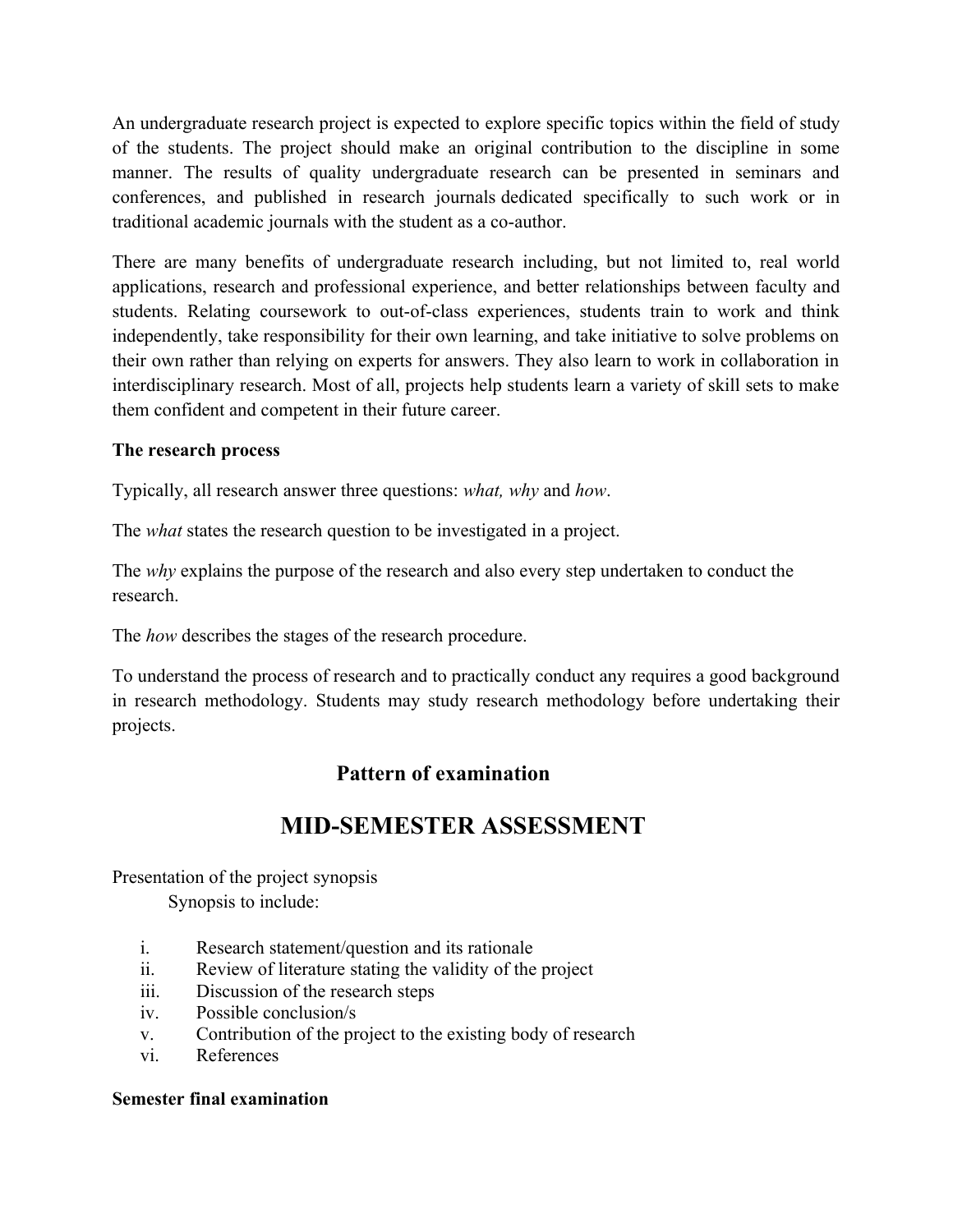A project of at least 3000 words to be submitted in the following structure:

- Research question a short statement
- Rationale of the research
- Introductions of the research
- Review of literature relating the reviews to the research question and the research **Introductions**
- Data collection and interpretation
- Discussion of the findings; conclusions drawn
- Contribution of the project to the existing body of research
- Directions for future research
- Works cited section

## **Reference Books**

- John Creswell, *Research Design: Qualitative, Quantitative, and Mixed Methods Approaches*. Sage Publications. 2009
- K Samantray, *Academic and Research Writing*. Orient Blackswan. 2015
- Sword, H. *Stylish Academic Writing*. Harvard University Press. 2012
- Norman Denzin, *Sage Handbook of Qualitative Research.* Sage Publications. 2005
- Kothari & Garg, *Research Methodology.* New Age Publishers
- Deepak Chawla & Neena Sondhi. *Research methodology: Concepts & Cases.* Vikas Publishing

## **Generic Elective Paper I**

## **ACADEMIC WRITING AND COMPOSITION**

## **Introduction:**

This paper seeks to train the students in the basic writing skills required for writing competently in the academic context.

## **UNIT 1:**

(i) Introduction to the Writing Process: with a focus on Academic Writing

## **UNIT 2:**

(i) Writing in one's own words: Summarizing and Paraphrasing

## **UNIT 3:**

(i) Critical Thinking: Synthesis, Analysis, And Evaluation

## **UNIT 4:**

(i) Citing Resources: Editing, Book and Media Review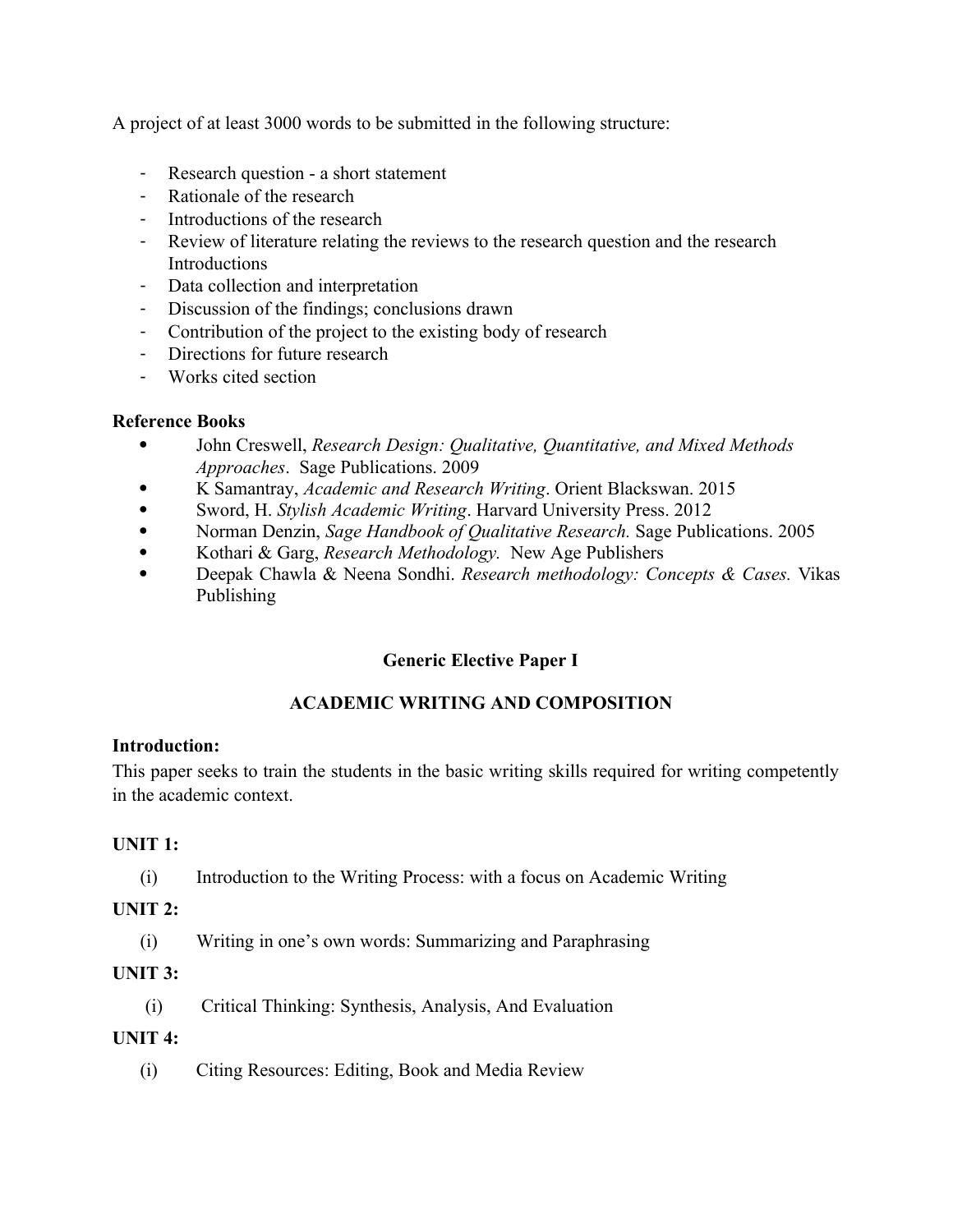## **Reference Books:**

- Liz Hamp-Lyons and Ben Heasley, Study Writing: *A Course in Writing Skills for Academic Purposes* (Cambridge UP, 2006)
- Ilona Leki, *Academic Writing: Exploring Processes and Strategies*. New York: CUP, 2nd edn, 1998
- Stanley Fish, *How to Write a Sentence and How to Read One*. Harpar Perennial. 2011.
- *Literature and the art of Communication*, Cambridge University Press
- Gerald Graff and Cathy Birkenstein, *They Say/I Say: The Moves That Matter in Academic Writing*. New York: Norton, 2009

## **Generic Elective Paper II**

## **GENDER AND HUMAN RIGHTS**

(Faculty training needed)

## **Introduction**:

This paper seeks to familiarize the students with issues of inequality, and oppression of caste, race and gender.

## **UNIT 1:**

(i) Unit I and II of *Gender Sensitivity* ( UNESCO Module 5)

## **UNIT 2:**

(i) " Castes in India": Dr Babasaheb Ambedkar

## **UNIT 3:**

(i) *We Should All Be Feminists* by Chimamanda Ngozi Adichie,

## **UNIT 4:**

(i) *Sultana's Dream* (a novella): Rokeya Sakhawat Hossain

## **Text Books**

Texts prescribed in Unit I,II,III, IV

## **Reference Books:**

- Babasaheb Ambedkar, *Writings and Speeches,* Vol 1, Complied by Vasant Moon. Ambedkar Foundation, 2014.
- Chimamanda Ngozi Adichi- *We Should All Be Feminists*. London: Fourth Estate, 2014.
- Rokeya Sakhawat Hossain *Sultana's Dream*. Penguin Modern Classics, 2005. UNESCO- Gender Sensitivity, Zambia, 2000. [http://www.unesco.org/education/mebam/module\\_5.pdf](http://www.unesco.org/education/mebam/module_5.pdf)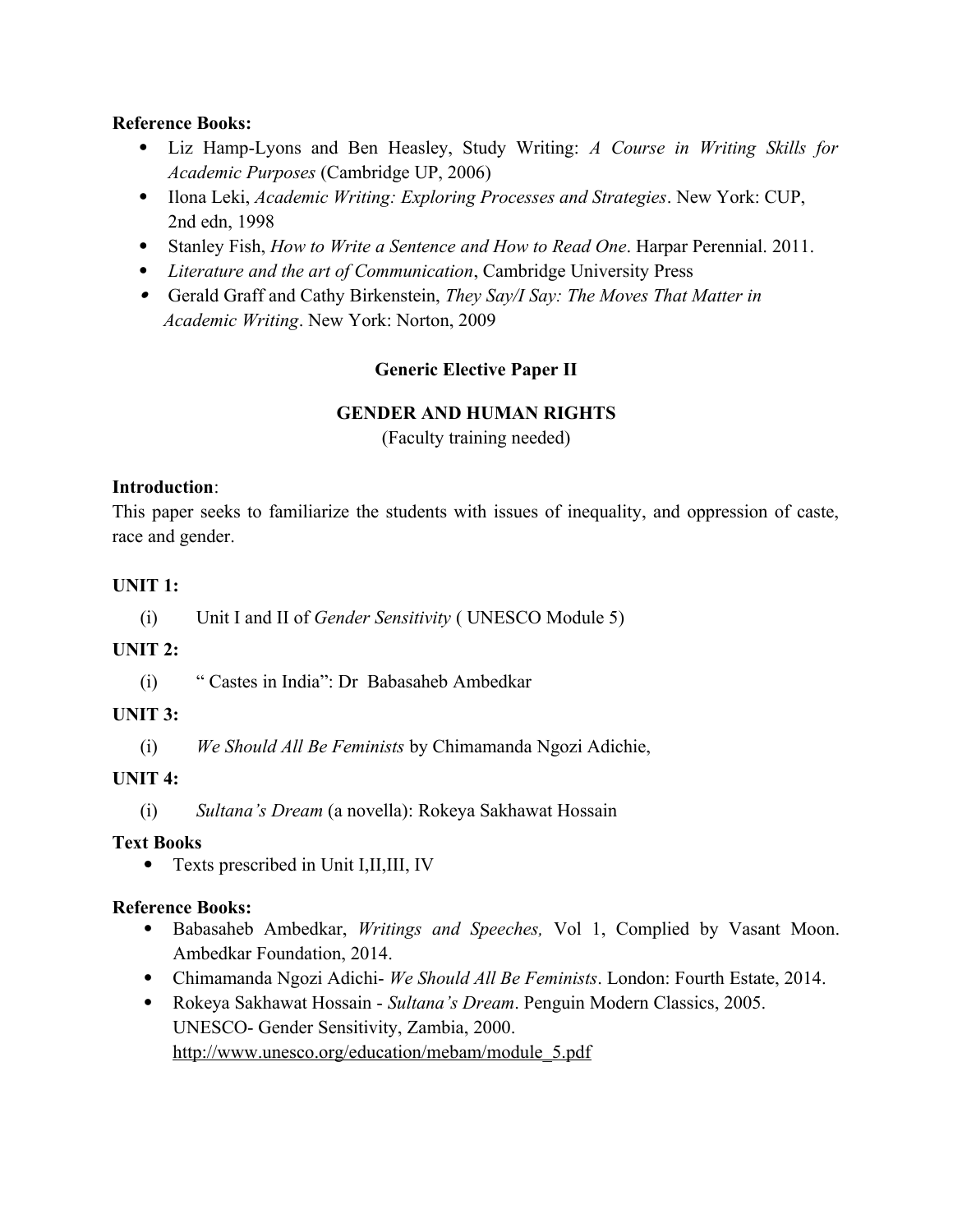## **Generic Elective Paper III**

## **NATION, CULTURE, INDIA**

#### **Introduction**:

This paper seeks to introduce students across disciplines to basic ideas about Indian cultural ethos mediated through literature.

#### **UNIT 1:**

(i) *An Autobiography* (*My Experiments With Truth*) - M.K. Gandhi. Part V, 'The First Experience' (Chapters I) to 'Face to Face with Ahimsa'( Chap XIV)

#### **UNIT 2:**

(i) "Secularism and Its Discontents"- Amartya Sen ( from *The Argumentative Indian*)

#### **UNIT 3:**

(i) "Nationalism in India"- Rabindranath Tagore (from *Nationalism*)

#### **UNIT 4:**

(i) " The Renaissance in India"- Sri Aurobindo ( from The Renaissance in India and Other Essays)

#### **Text Books**

 $\bullet$  Texts prescribed in Units 1, 2, 3, 4

#### **Reference Books**:

- A.L. Basham, *Wonder that was India*
- D.D. Kosambi, *Culture and Civilization of Ancient India in Historical Outline*
- Romila Thapar, *Time as a Metaphor in Human History*
- Pawan K. Verma, *The Great Indian Middleclass*

#### **Generic Elective Paper IV**

#### **LANGUAGE AND LINGUISTICS**

#### **Introduction**:

 This paper aims to offer the students some fundamental knowledge in Linguistics and English Language Teaching ELT). It also seeks to acquaint the students with the variety of English that people come in contact with in contemporary times with a special emphasis on Asia and in particular, India.

#### **UNIT 1:**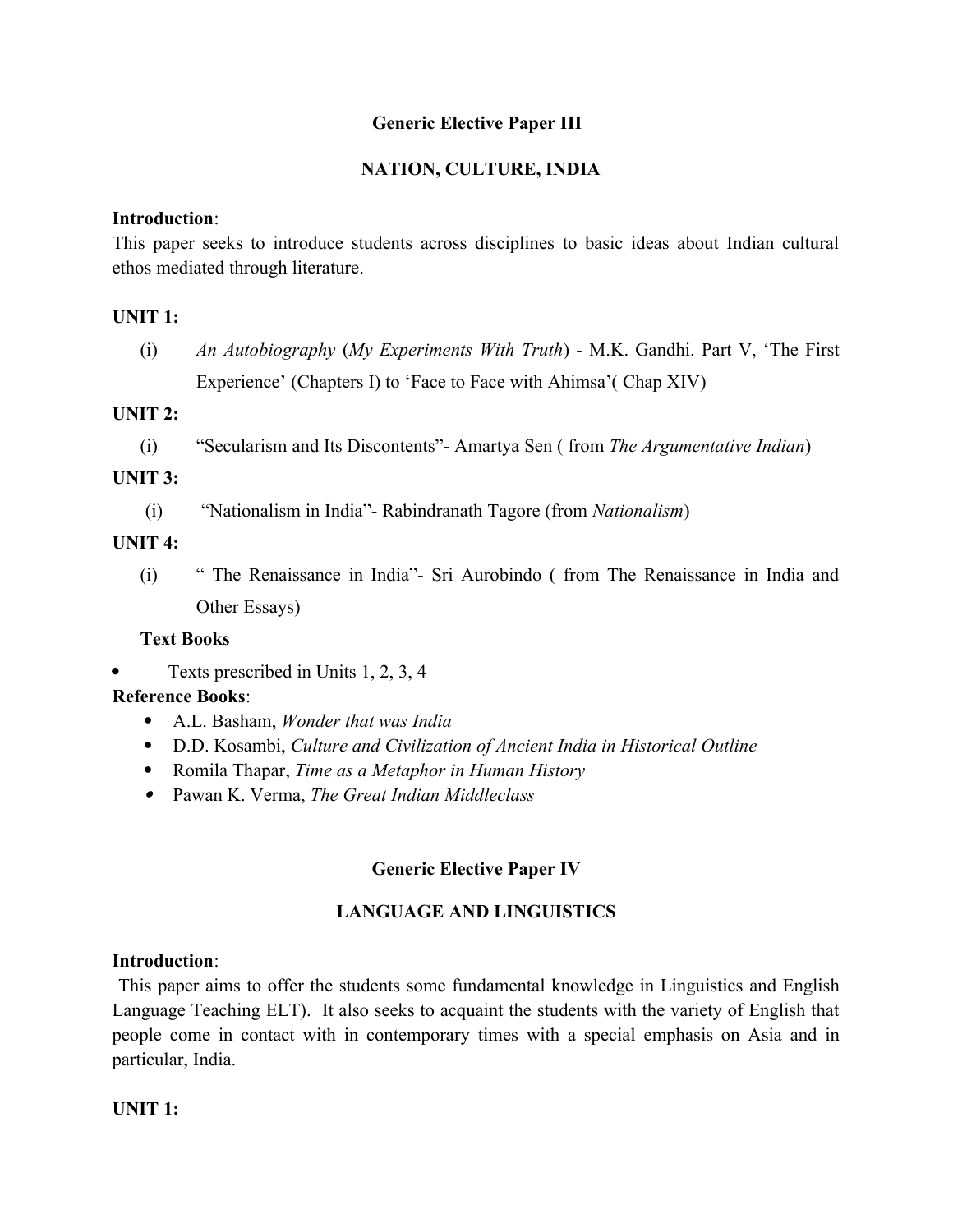(i) Language : What is Language, Linguistics, Branches and Scope, Applied Linguistics Global Englishes: Who Speaks English today? Standard Language and Language Standards, Language Variation, Postcolonial English, Pidgin and Creole, English in Asia and Europe

#### **UNIT 2:**

(i) Phonology and Morphology

## **UNIT 3:**

(i) Syntax

## **UNIT 4:**

(i) Semantics

## **Reference Books**

- *Introductory book on Linguistics and Phonetics* by R L Varshney
- *Global Englishes: A Resource Book for Students*, Jennifer Jenkins, 3rd Edn, Special Indian Edition, Routledge, 2016
- *An Introduction to Language and Communication,*
- A R Parhi,'Localising the Alien: Newspaper English and the Indian Classroom', *English Studies in India*, Springer, 2018.
- Adrian Akmajian, R. A. Demers, Ann K Farmer and R, M. Harnish, Prentice Hall of India, 2012
- David Crystal, *Linguistics*
- Braj B Kachru, The Indianization of English (OUP)
- David Crystal, *English as a World Language*

## **GE Tutorial - 4 (20 marks: 1 credit)**

**Introduction:** This paper seeks to reinforce learning of the theory paper by way of engaging the students in remedial teaching and doubt clearing classes.

**Scheme of Examination**- Internal Assessment will be done by tutors through 10 multiple choice questions (10 x 1 = 10) and very short answer-type questions (5 x 2 = 10)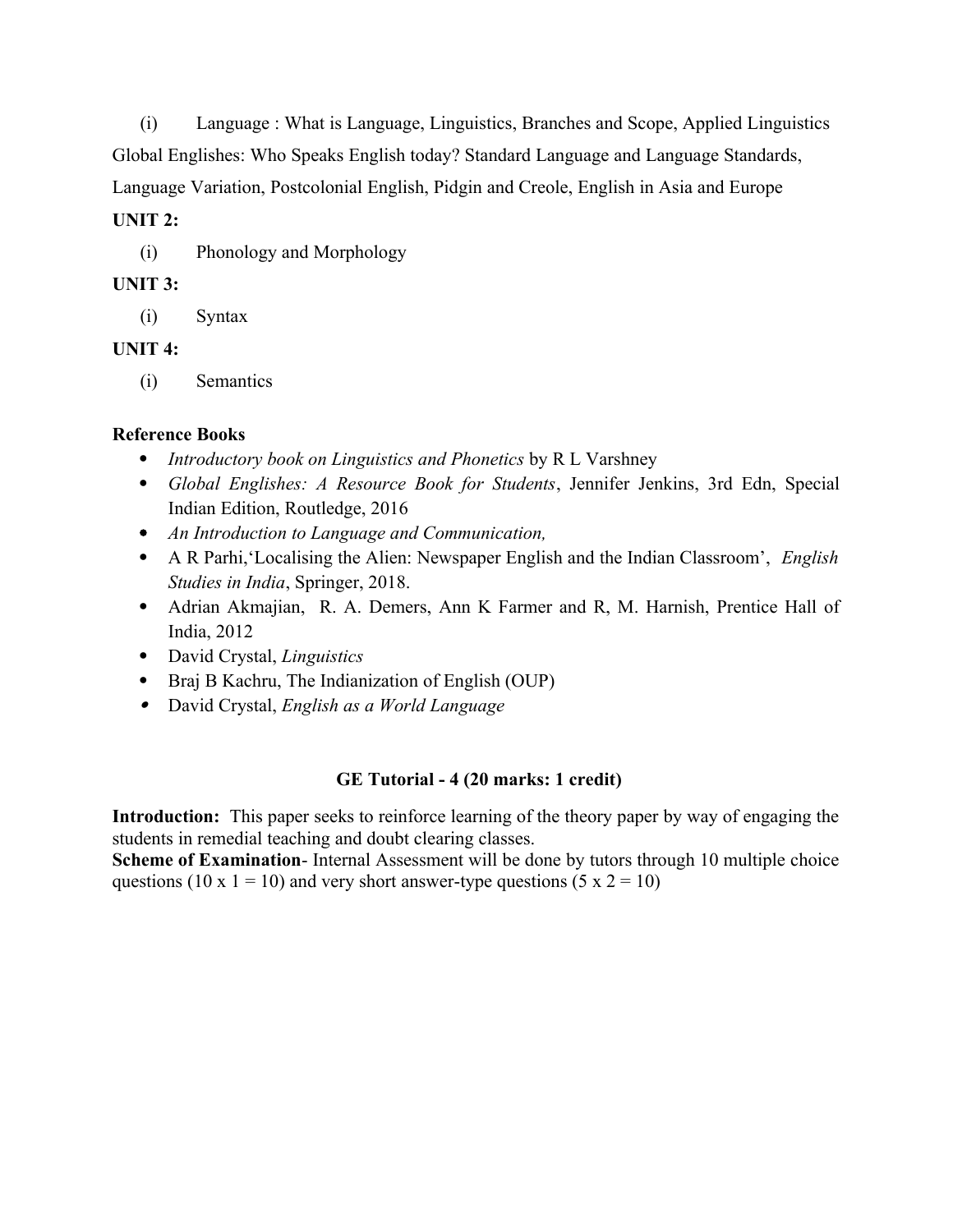# **Course structure of UG English Pass**

| Semester     | Course  | <b>Course Name</b>        | Credits | Total marks |
|--------------|---------|---------------------------|---------|-------------|
|              |         |                           |         |             |
| I            | DSC-I   | Indian writing in English | 06      | 100         |
|              |         |                           |         |             |
|              |         |                           |         |             |
|              |         |                           |         |             |
| $\mathbf{I}$ | DSC-II  | Writing for mass media    | 06      | 100         |
|              |         |                           |         |             |
|              |         |                           |         |             |
|              |         |                           |         |             |
| III          | DSC-III | Postcolonial literatures  | 06      | 100         |
|              |         |                           |         |             |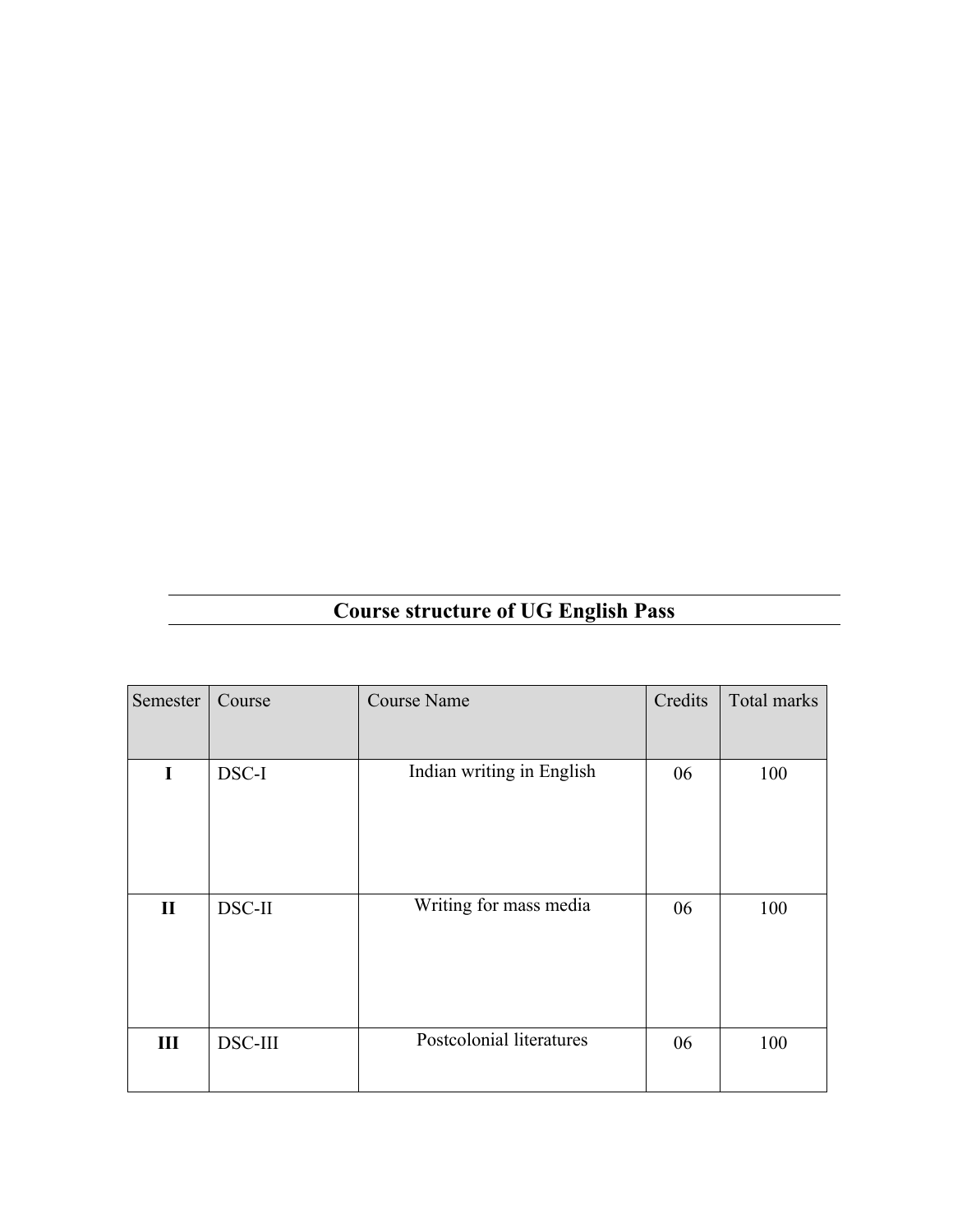| IV           | DSC-IV | Popular literature               | 06 | 100 |
|--------------|--------|----------------------------------|----|-----|
| $\mathbf{V}$ | DSE-I  | Academic writing and composition | 06 | 100 |
| <b>VI</b>    | DSE-II | Nation, culture, India           | 06 | 100 |
|              |        |                                  | 30 | 600 |

## **ENGLISH Papers for PASS students**

Discipline Specific Core – 4 papers Discipline Specific Elective – 2 papers

 Marks per paper - Midterm : 20 marks, End term : 80 marks, Total – 100 marks Credit per paper  $-6$ Teaching hours per paper  $-50$  hours  $+10$  hours tutorial

#### **Discipline Specific Core Paper I**

#### **INDIAN WRITING IN ENGLISH**

#### **Introduction**:

 Indian writing in English has been the fastest growing branch of Indian literature in the last one hundred years. It has produced a rich and vibrant body of writing spanning all genres. As a 'twice born' form of writing, it partakes of both the indigenous and the foreign perspectives and has an inherent tendency to be postcolonial. This paper seeks to introduce the students to the field through a selection of representative poems and short stories and a novel and a play.

**UNIT 1: (Poetry)**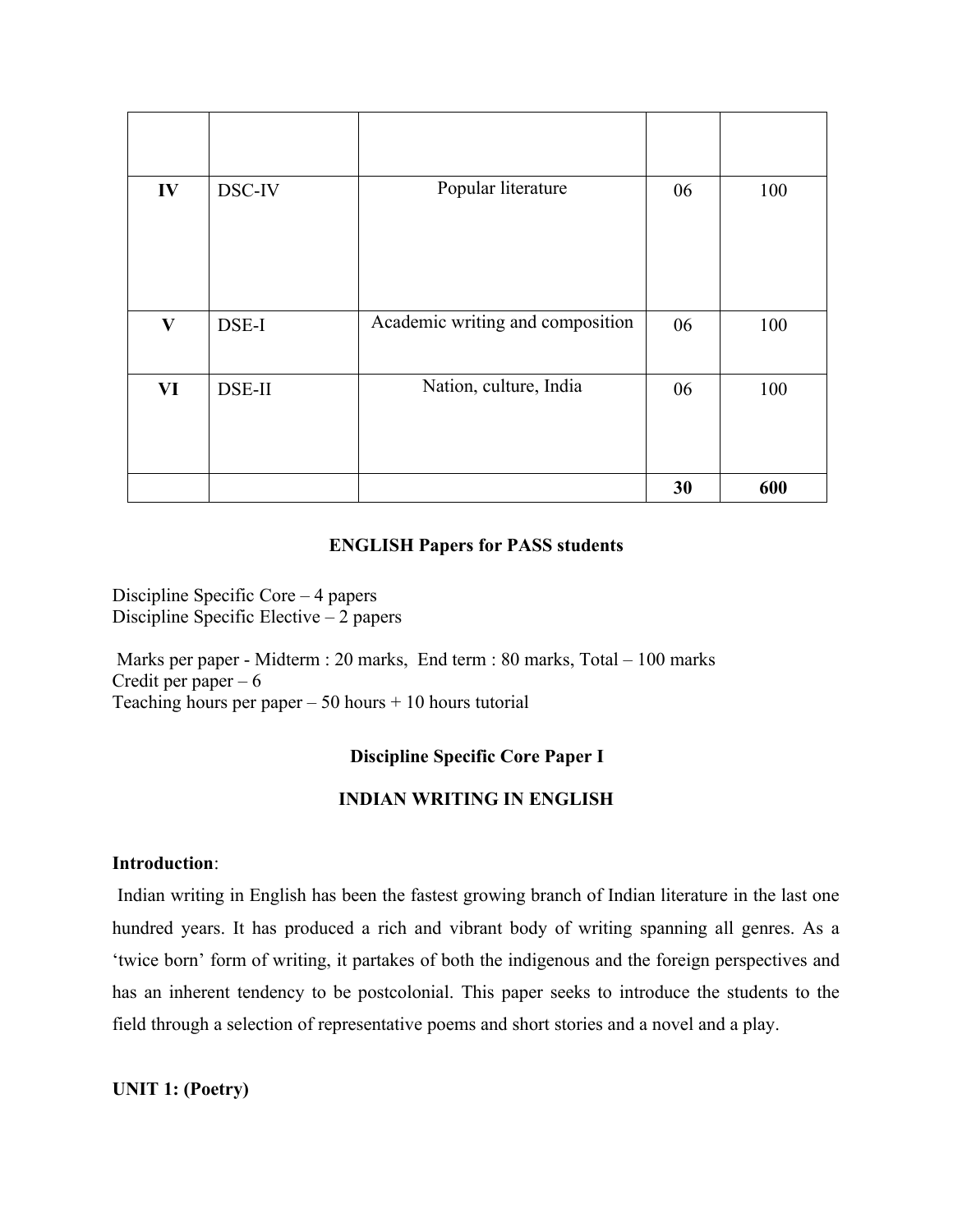- (i) Sarojini Naidu: "The Bangle Sellers",
- (ii) A.K.Ramanujan, "Obituary",
- (iii) Jayanta Mahapatra "Grandfather",
- (iv)Nissim Ezekiel "Night of the Scorpion"

## **UNIT 2: (Short Stories)**

- (i) Anita Desai "The Accompanist" ,
- (ii) Shiv K Kumar " A Nun with Love",
- (iii) Manohar Malgaonkar " A Pinch of Snuff"

## **UNIT 3:**

(i) R.K Narayan *The Guide*

## **UNIT 4:**

(i) Mahesh Dattani *Final Solutions*

## **Text Books**

• Texts prescribed in Units 1, 2, 3, 4

## **Reference Books**:

- Mehrotra, Arvind Krishna. *Concise History of Indian Literature in English*, Permanent Black, 2010.
- K. Srinivas Ayenger. *A History of Indian Writing in English*
- M.K. Naik. *History of Indian Writing in English*
- Vinay Dharwadker. "The Historical Formation of Indian English Literatrue" in Sheldon Pollock (ed) *Literary Cultures in History*
- *Modern Indian Drama: Issues and Interventions* (ed) Lakshmi Subramanyam

## **Discipline Specific Core Paper II**

## **WRITING FOR MASS MEDIA**

## **UNIT 1:**

(i) History of English in India, Brief history of Journalism in English in India, Status of English in India, Raja Rao, Preface to *Kanthapura* and 'The Caste of English' (Awakened Consciousness: Studies in Commonwealth Lit. ed. C.D. Narasimhaiah).

## **UNIT 2 :**

(i) Writing for the Print Media: News Stories, Features, Editorials

(The teacher is required to cite examples and use material from mass media)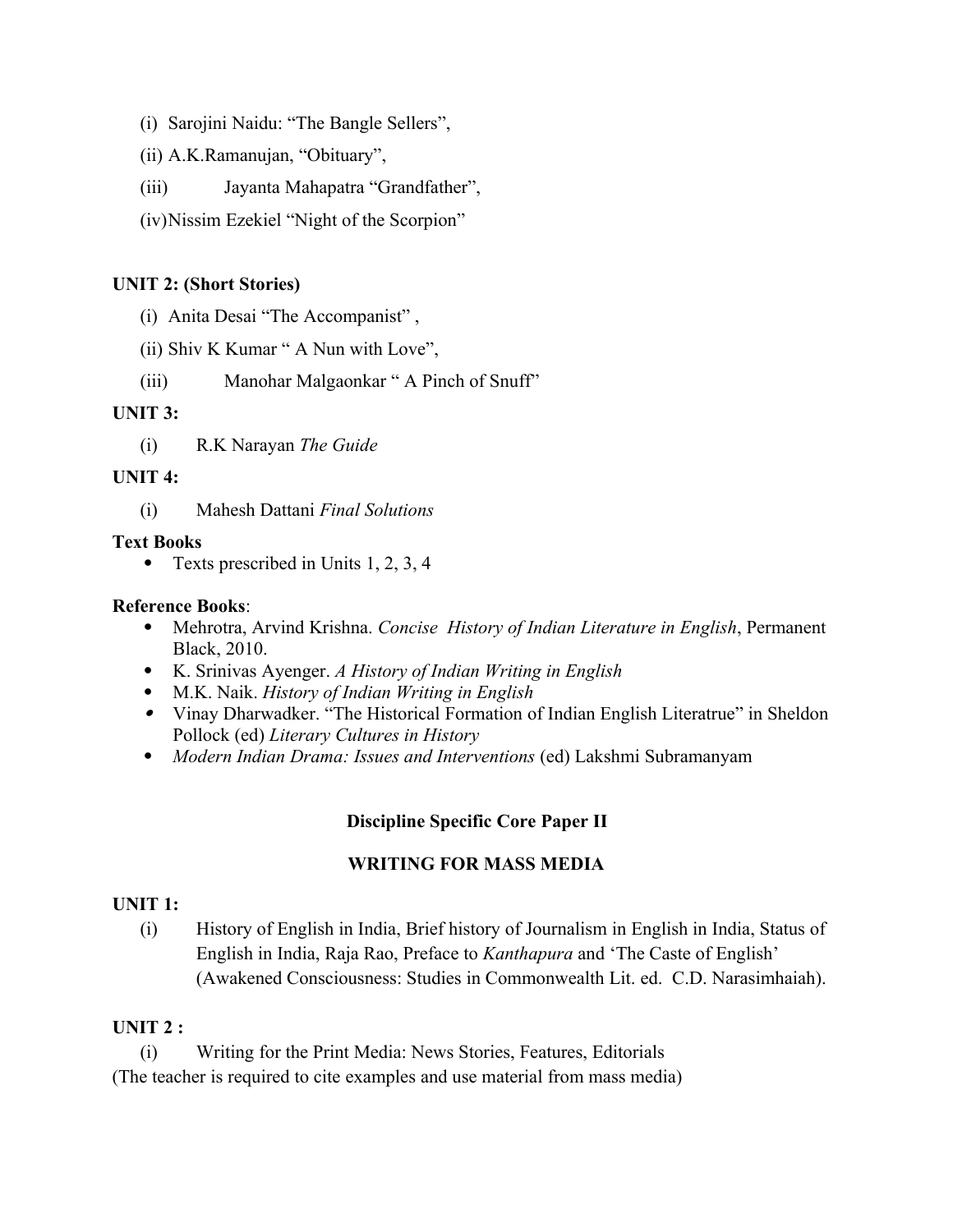#### **UNIT 3:**

(i) Writing for the Electronic Media, Advertisement caption writing and tag lines (print and electronic)

## **UNIT 4:**

(i) Email, Blogs, Social networking, Internet Journalism

## **Reference Books**

- Rangaswamy Parthasarathy, *Journalism in India: From the earliest times to the present day*, Sterling.
- S V Parasher, *Indian English: Functions and Form*, Bahri Publications.
- Stepehen McLaren, *Easy Writer*
- A R Parhi*, Indian English through Newspapers,* Concept Publications.
- G L Labru, Indian Newspaper English, B R Publishing House.
- Vinod Dubey, Newspaper English in India, Bahri Publications.
- Kachru, Braj: *from* Indianization of English
- Dutta and Parhi,'Prospect of Electronic Media as Curriculum in Non-Native Contexts', I-Manager's *Journal on English Language Teaching,*2014
- Aijaz Ahmed: 'Disciplinary English: Third-Worldism and Literature'.
- Narasimhaih; C.D. (ed.): *Awakened Consciousness: Studies in Commonwealth Literature,* New Delhi: Sterling.
- Omkar N. Koul: *English in India: Theoretical and Applied Issues.* New Delhi: Creative Publishers.

## **Discipline Specific Core Paper III**

## **POSTCOLONIAL LITERATURES**

#### **Introduction:**

 This paper seeks to introduce the students to postcolonial literature —a body of literature that responds to European colonialism and empire in Asia, Africa, Middle East, the Pacific and elsewhere. The paper aims to provide the students with the opportunity to think through the layered response – compliance, resistance, mimicry, and subversion – that is involved in the production of post-independence literature

## **UNIT 1: Post colonialism: Elleke Boehmer ( From** *Literary Theory and Criticism* **Ed.**

## **Patricia Waugh)**

- (i) The post in Postcolonial,
- (ii) Movements and theories against Empire,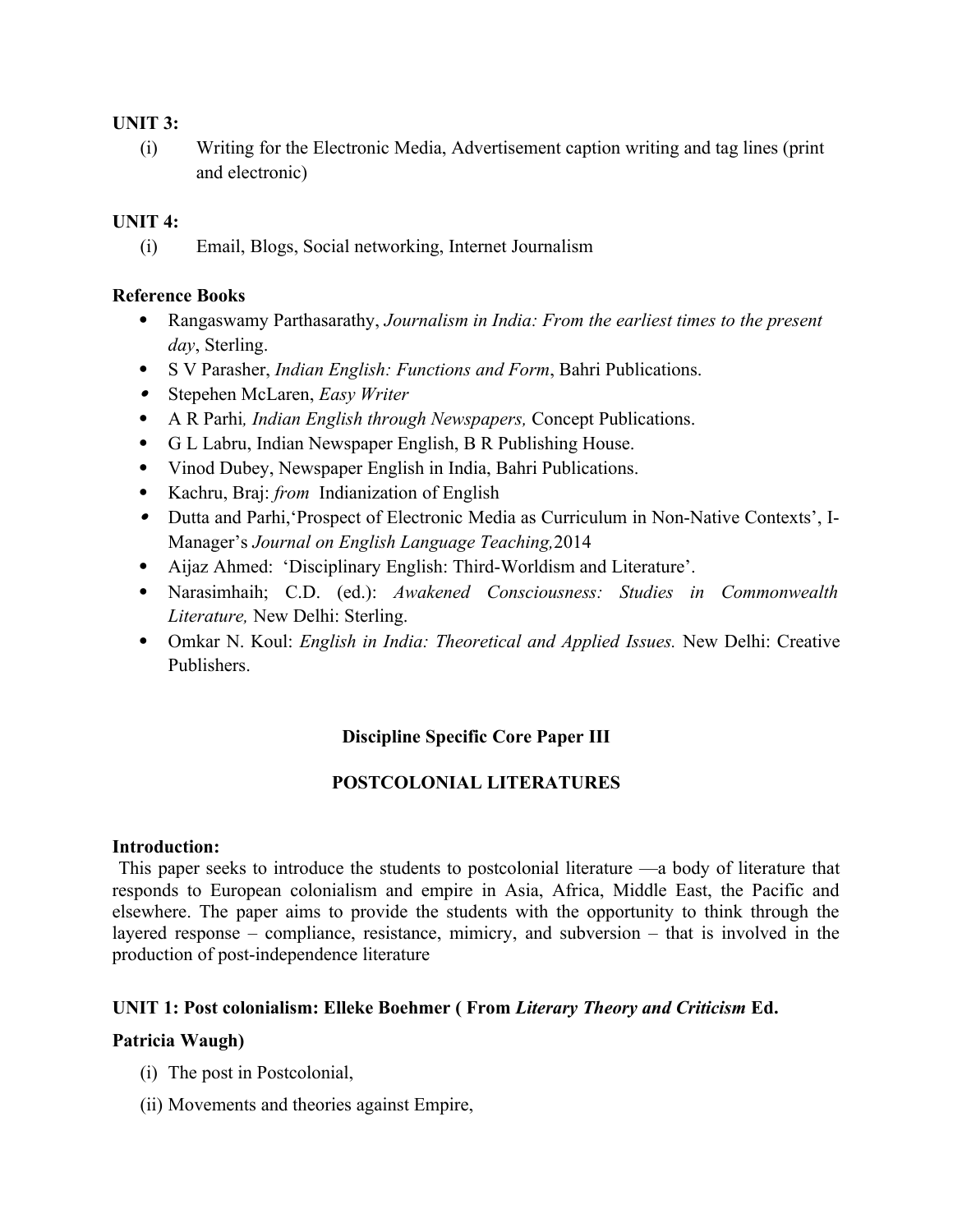(iii) Leading Postcolonial Thinkers( Frantz Fanon, Edward Said, Gayatri Spivak, Homi Bhabha)

#### **UNIT 2:**

(i) Raja Rao, *Kanthapura*

## **UNIT 3:**

(i) Jean Rhys *Wide Sargasso Sea*

## **UNIT 4:**

(i) Athol Fugard: *Blood Knot*

## **Text Books**

• Texts prescribed in Units 1, 2, 3, 4

## **Reference Books:**

- Chinua Achebe: "English and the African Writer" (Available online)
- Ngugi wa Thiong'o: "The Quest for Relevance" from *Decolonizing the Mind: The Politics of Language in African Literature*
- Leela Gandhi, *Postcolonial Theory: An Introduction*. OUP, 1998.
- Bill Ashcroft, Gareth Griffin, Helen Tiffin, *The Empire Writes Back*: *Theory and Practice of Post-Colonial Literature*.
- Edward Said. *Orientalism*.

## **Discipline Specific Core Paper IV**

## **POPULAR LITERATURE**

#### **Introduction:**

This paper seeks to introduce the students to genres such as children's literature, detective fiction and campus fiction, which have a "mass" appeal, and can help us gain a better understanding of the popular and folk roots of literature.

## **UNIT 1: Introduction to the concept**

- (i) What is popular literature?
- (ii) Debate between popular and high cultures ('high brow' v/s 'low brow')
- (iii) What is Genre fiction?
- (iv)Debate between genre fiction and literary fiction

Essays for discussion: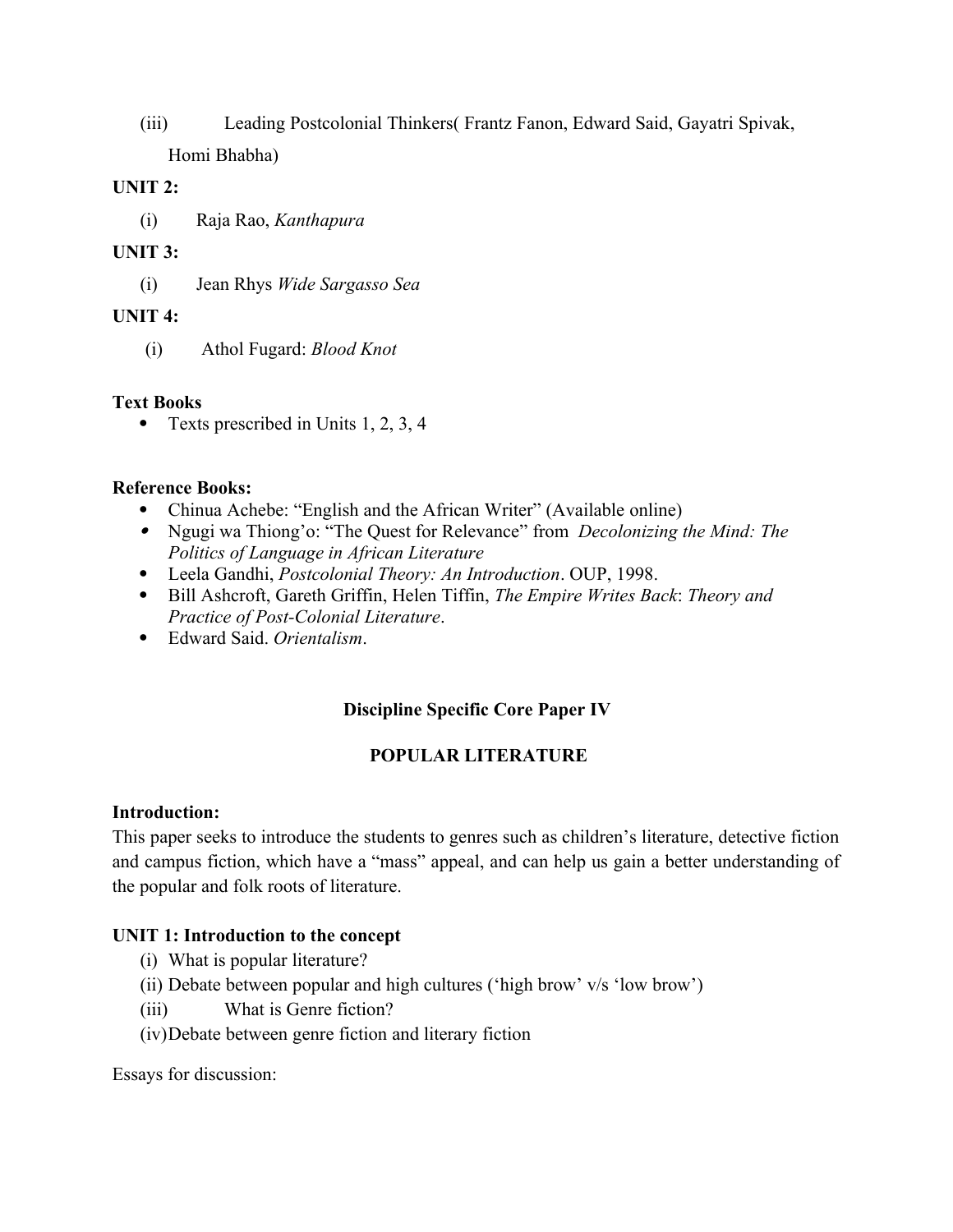- Lev Grossman: "Literary Revolution in the Supermarket Aisle: Genre Fiction is Disruptive Technology"
	- http://en tertainment.time.com/2012/05/23/genre-fiction-is-disruptive-technology/
- Arthur Krystal: "Easy Writers: Guilty pleasures without guilt" <http://www.newyorker.com/magazine/2012/05/28/easy-writers>
- Joshua Rothman: "A Better Way to Think About the Genre Debate" <http://www.newyorker.com/books/joshua-rothman/better-way-think-genre-debate>
- Stephen Marche: How Genre Fiction Became More Important than Literary Fiction" <http://www.esquire.com/entertainment/books/a33599/genre-fiction-vs-literary-fiction/>

## **UNIT 2: Children's Literature**

(i) Lewis Caroll: Alice in Wonderland

## **UNIT 3: Detective Fiction**

(i) Arthur Conan Doyle: *The Hound of the Baskervilles*

## **UNIT 4: Campus Fiction**

(i) Chetan Bhagat: *Five Point Someone* 

## **Text Books**

Essays given for discussion under Unit I and Texts prescribed in Units II,III,IV

## **Reference Books**

- Leslie Fiedler, "*Towards a Definition of Popular Literature"* in *Super Culture: American Popular Culture and Europe.* Ed. C.W.E. Bigsby*.* pp. 29-38
- Leo Lowenthal, *Literature, Popular Culture and Society*
- Felicity Hughes, "Children's Literature: Theory and Practice" in *English Literary History*. Vol. 45, 1978. pp. 542-61.
- Raymond Chandler, "The Simple Art of Murder", Atlantic Monthly. Dec. 1944 (available at <http://www.en.utexas.edu/amlitprivate/scans/chandlerart.html>
- *Popular Fiction: Essays in Literature and History* by Peter Humm, Paul Stigant, Peter Widdowson
- Sumathi Ramaswamy, "Introduction", in Beyond Appearances?: Visual Practices and Ideologies in Modern India. Pp.xiii-xxix

## **Discipline Specific Elective Paper I**

## **ACADEMIC WRITING AND COMPOSITION**

## **Introduction:**

This paper seeks to train the students in the basic writing skills required for writing competently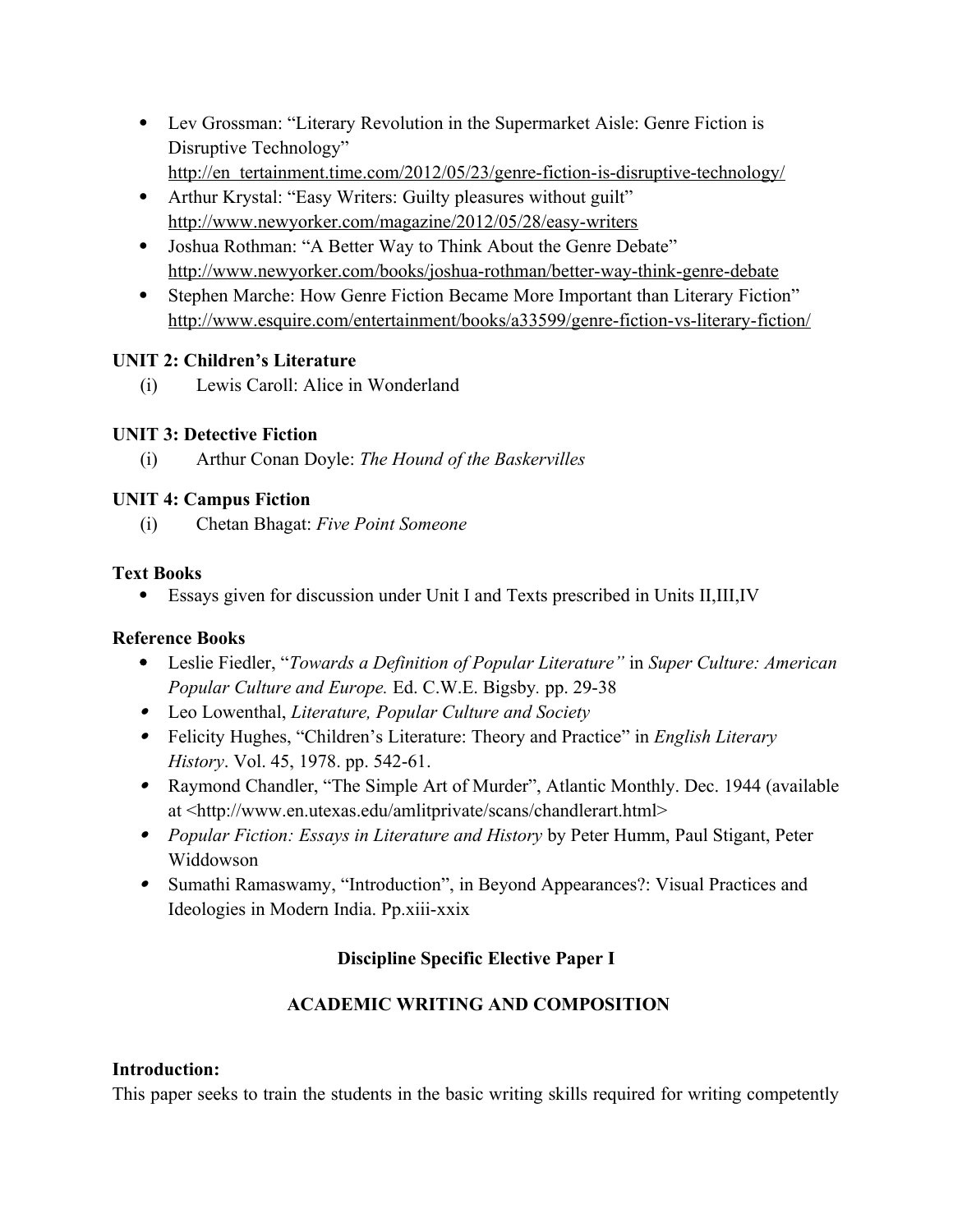in the academic context.

## **UNIT 1:**

(i) Introduction to the Writing Process: with a focus on Academic Writing

**UNIT 2:** 

(i) Writing in one's own words: Summarizing and Paraphrasing

## **UNIT 3:**

(i) Critical Thinking: Synthesis, Analysis, Evaluation

**UNIT 4:** 

(i) Citing Resources: Editing, Book and Media Review

## **Reference Books:**

- Liz Hamp-Lyons and Ben Heasley, Study Writing: *A Course in Writing Skills for Academic Purposes* (Cambridge UP, 2006)
- Ilona Leki, *Academic Writing: Exploring Processes and Strategies*. New York: CUP, 2nd edn, 1998
- Stanley Fish, *How to Write a Sentence and How to Read One*. Harpar Perennial. 2011.
- *Literature and the art of Communication*, Cambridge University Press.
- Gerald Graff and Cathy Birkenstein, *They Say/I Say: The Moves That Matter in*
- *Academic Writing*. New York: Norton, 2009

## **Discipline Specific Elective Paper II**

## **NATION, CULTURE, INDIA**

## **Introduction:**

This paper seeks to introduce students across disciplines to basic ideas about Indian cultural ethos mediated through literature.

## **UNIT 1:**

(i) *An Autobiography* (*My Experiments With Truth*) - M.K. Gandhi. Part V, 'The First Experience' (Chapters I) to 'Face to Face with Ahimsa'( Chap XIV)

## **UNIT 2:**

(i) "Secularism and Its Discontents"- Amartya Sen ( from *The Argumentative Indian*)

## **UNIT 3:**

## **UNIT 4:**

(i) " The Renaissance in India"- Sri Aurobindo ( from The Renaissance in India and

<sup>(</sup>i) "Nationalism in India"- Rabindranath Tagore (from *Nationalism*)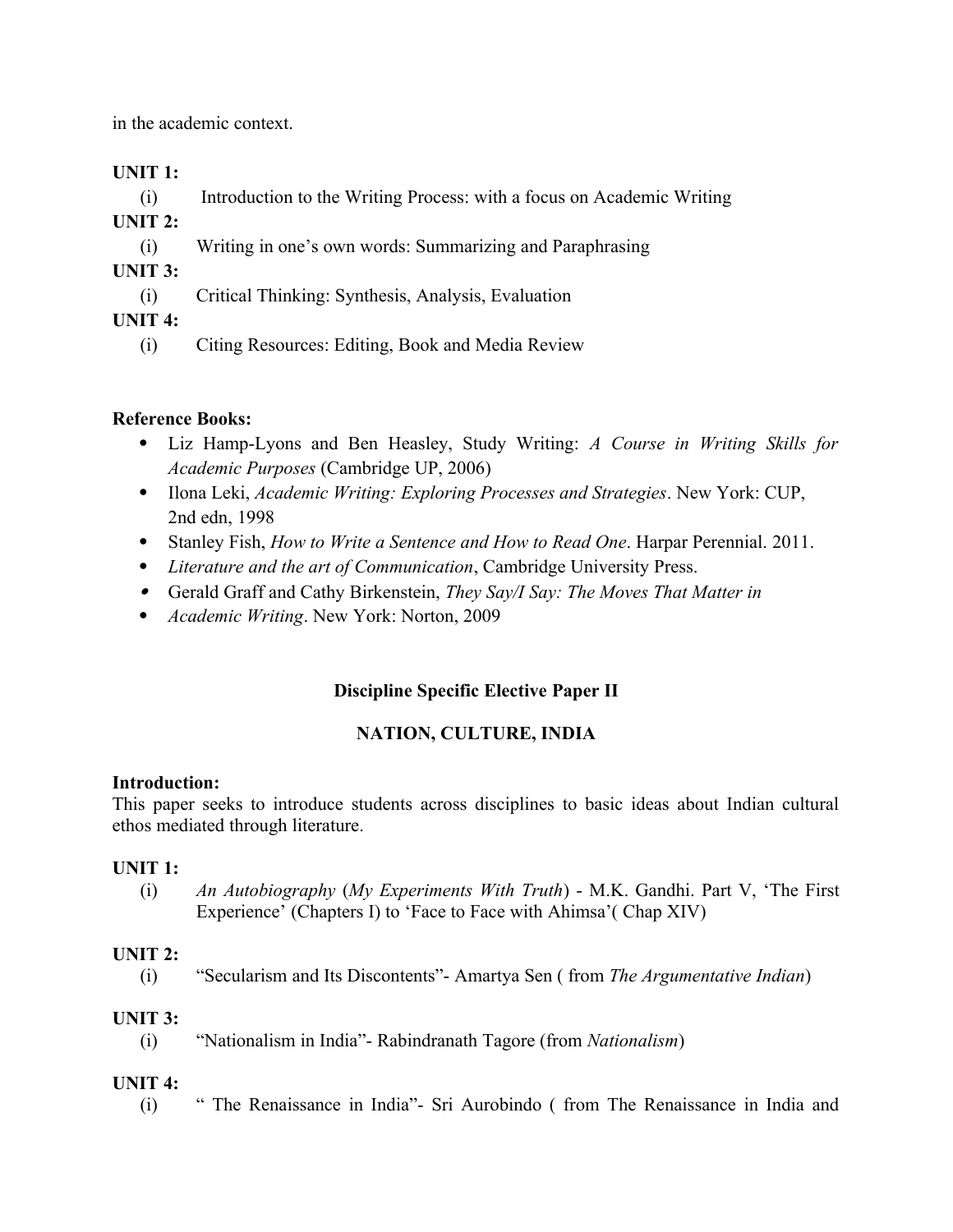#### Other Essays)

#### **Text Books**

• Texts prescribed in Unit I,II,III,IV

#### **Reference Books**:

- A.L. Basham, *Wonder that was India*
- D.D. Kosambi, *Culture and Civilization of Ancient India in Historical Outline*
- Romila Thapar, *Time as a Metaphor in Human History*
- Pawan K. Verma, *The Great Indian Middleclass*

## **GE Tutorial - 4 (20 marks: 1 credit)**

**Introduction:** This paper seeks to reinforce learning of the theory paper by way of engaging the students in remedial teaching and doubt clearing classes.

**Scheme of Examination**- Internal Assessment will be done by tutors through 10 multiple choice questions (10 x 1 = 10) and very short answer-type questions (5 x 2 = 10)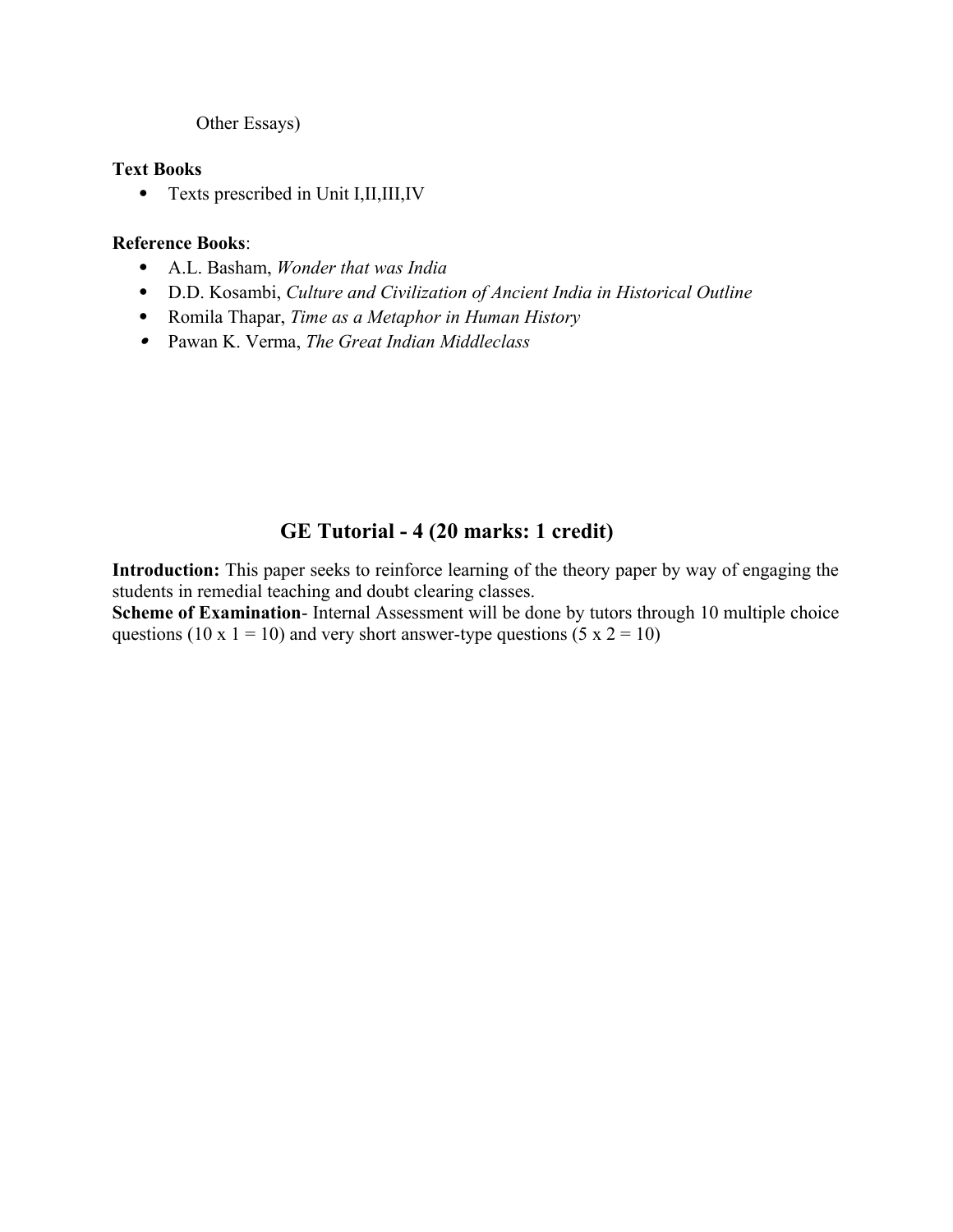## **CBCS UG Syllabus Compulsory English for Pass Students Paper 1**

This is a reading-based paper aiming to initiate the students into an understanding and appreciation of literary writing available in five recognized forms.

#### **Unit 1: Poetry**

I. William Shakespeare "Sonnet 130" ("My mistress eyes are nothing like the sun")

II. Robert Frost "The Road Not Taken"

III. Kamala Das "Punishment in Kindergarden"

IV. John Milton "On His Blindness"

V. A K Ramanujan "Self Portrait"

#### **Unit 2: Short Stories**

I. W. S. Maugham "The Ant and the Grasshopper"

II. Anton Chekhov "The Bet"

III. R. N. Tagore "Trust Property"

#### **Unit 3: Novel & Drama**

Gopinath Mohanty: *Our Daily Bread* (English Translation of *Danapani*) Trans. Bikram K Das

G. B. Shaw: *Arms and the Man*

#### **Unit 4: Autobiography**

Winston Churchill: *My Early Life* (first Five Chapters)

#### **Prescribed Textbooks:**

*Melodious Songs and Memorable Tales*. (Ed) by Arun K. Mohanty and A.J. Khan. Bhubaneswar: Gyanajuga, 2015.

## **CBCS UG Syllabus Compulsory English For Pass students Paper 2**

The focus of this writing-based paper is to help students to learn general as well as literary writing skills.

#### **Unit 1: Prose**

I. S. Radhakrishnan: "A Call to Youth"

II. Claire Needle Hollander "No Learning Without Feeling"

III. Dilip Padgaonkar "The Idea of Europe"

IV. Dinanath Pathi "George V High School"

**Unit 2**: Critical appreciation of an unseen poem

**Unit** 3: Expanding an idea into a paragraph and writing an essay

**Unit 4**: Writing a précis of a passage

#### **Prescribed Text:**

**The Widening Arc: A Selection of Prose and Stories.** (Ed) by Asima R. Parhi, S.Deepika and Pulastya Jani. Bhubaneswar: KItab Bhavan, 2016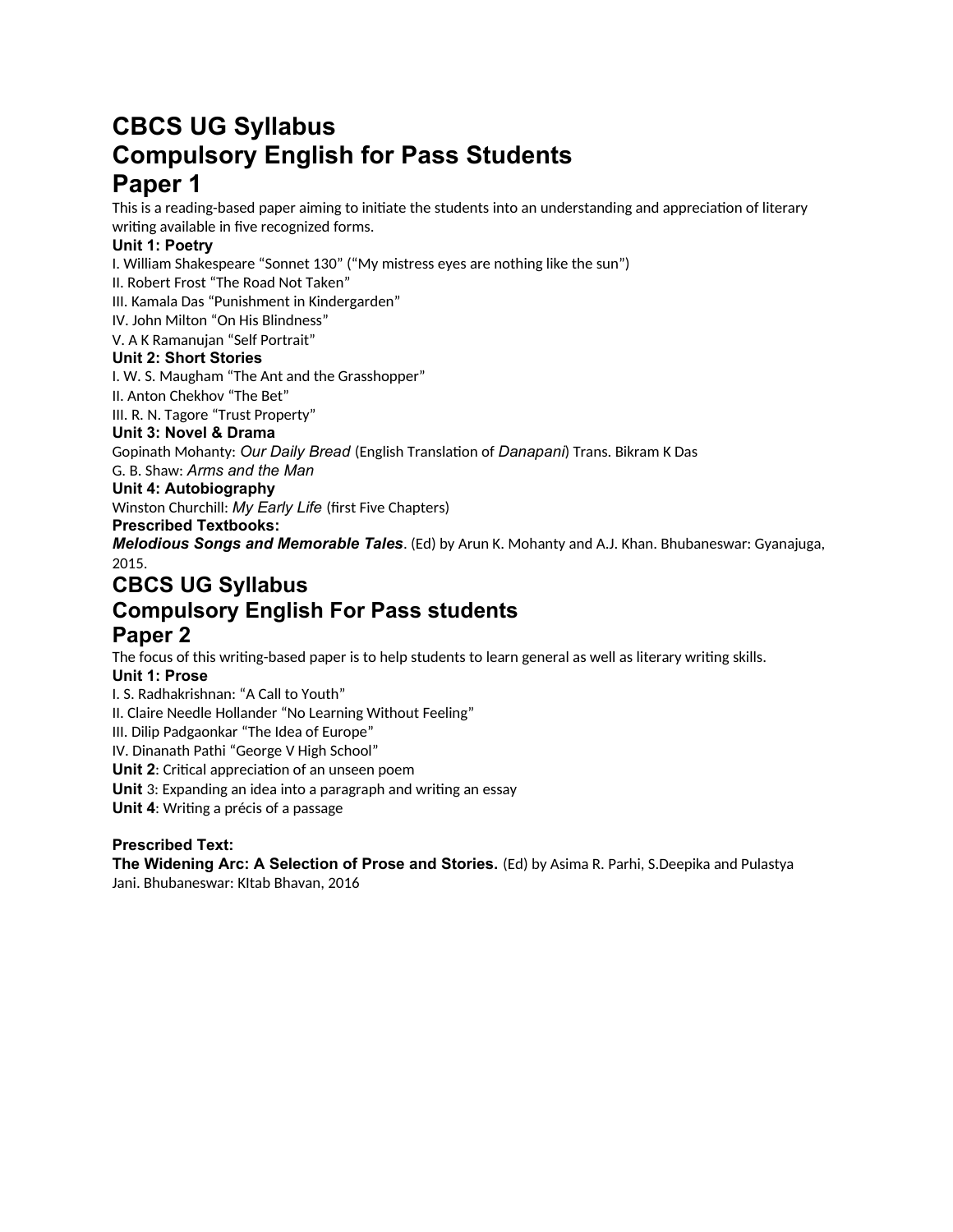## **SKILL ENHANCEMENT COURSES (SEC)**

## **Optional for SECC I paper**

## **Total Marks- 100**

#### **Skill Enhancement Courses (SECC Option-I)**

#### **ENGLISH COMMUNICATION**

**Introduction:** This paper intends to build up the four primary skills in students in the academic as well as in the wider domains of use like public offices. The books recommended only provide guidelines for what to teach, and the list is in no way exhaustive. Teachers must be free and resourceful enough to collect teaching materials on their own, and even use newspaper clippings as teaching materials.

This is an activity-based, goal-oriented, functional course in English Communication, which aims to make the students able and efficient communicators by helping them to be self-reflexive about English. This course has a pre-defined context of being supportive and complementary to the core courses in various disciplines. Therefore, unlike most other courses in English Communication on offer, it does not seek to build facile fluency that passes off as communicative competence. Rather, it intends to equip the students with the relevant skills of presentation and expression needed in the academic as well as in the professional domains of communicative use. While reading skills exercises are meant to promote the acquisition of analytical and comprehension skills, writing skills exercises are centered on sentence construction, paragraph development and précis writing. Teachers must be free and flexible enough in relation to teaching materials, using newspaper clippings, non-conventional and multimedia resources in the classroom. There is ample scope to build the speaking and listening skills of students in the way the course is planned with an emphasis on interactive learning and articulation.

#### **UNIT 1: Introduction**

- (i) What is communication?
- (ii) Types of communication (Horizontal, Vertical, Interpersonal, Grapevine),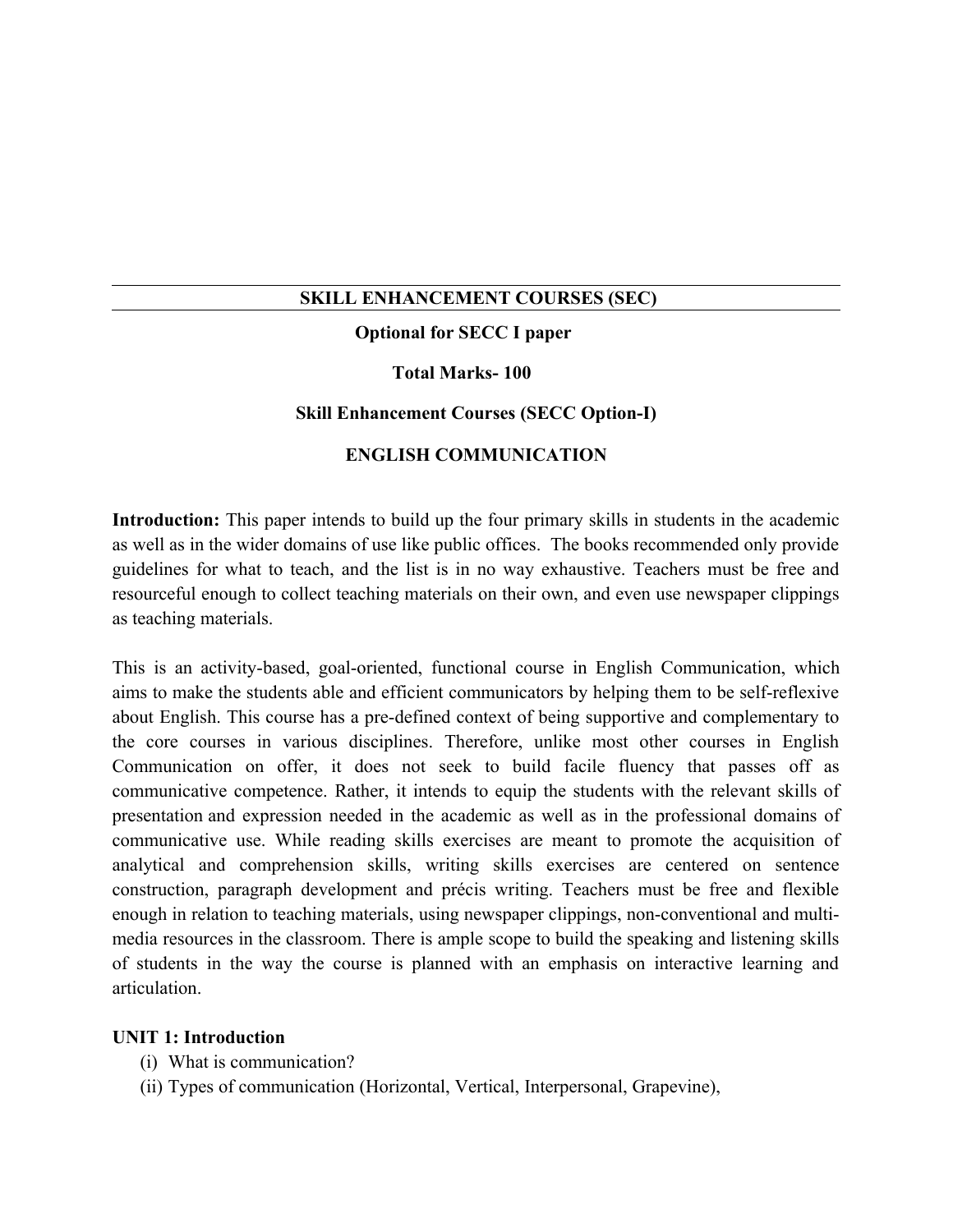- (iii) Uses of Communication, Inter-cultural communication, Communication today:
- (iv)Distinct features of Indianisation, alternative texts of language learning, global English and English in the print and electronic media in India.

## **UNIT 2: The Four Skills and Prospect of new material in language learning**

- (i) Listening-Passive and active, Speaking effective, intelligibility and clarity
- (ii) Methods and techniques of reading such as skimming, scanning and searching for information; Reading to understand the literal, metaphorical and suggested meaning of a passage,
- (iii) Identifying the tone (admiring, accusatory, ironical, sympathetic, evasive, indecisive, ambiguous, neutral etc.) of the writer and view-points.
- (iv)Cohesive and Coherent writing

## **UNIT 3: Grammatical and Composition Skills**

- (i) Doing exercises like filling in the blanks, correcting errors, choosing correct forms out of alternative choices, joining clauses, rewriting sentences as directed, and replacing indicated sections with single words / opposites / synonyms, choosing to use correct punctuation marks, getting to understand and use formal and informal styles, learning to understand the usages of officialese, sexism, racism, jargon.
- (ii) Learning to understand information structure of the sentence such as topic-focus relationship; strategies of thematization, postponement, emphasis, structural compression (deletion of redundant parts, nominalization, cleft and pseudo-cleft sentences, elliptical structures etc.), Logical Connectors between sentences, Methods of developing a paragraph, structure of an essay and methods of developing an essay

#### **UNIT 4: Exercises in Written Communication**

- (i) Précis writing
- (ii) Note-taking skills
- (iii) Writing reports
- (iv)Guidelines and essentials of official correspondence for making enquiries, complaints and replies
- (v) Making representations; writing letters of application for jobs; writing CV, writing letters to the editor and social appeals in the form of letters/pamphlets.

## **Reference Books**:

- *Ways of Reading: Advanced reading Skills for Students of English Literature*. Martin Montgomery et al. London: Routledge, 2007.
- *Applying Communication Theory for Professional Life: A Practical Introduction*. Dainton and Zelley, [http://tsime.uz.ac.zw/claroline/backends/download.php?](http://tsime.uz.ac.zw/claroline/backends/download.php?url=L0ludHJvX3RvX2NvbW11bmljYXRpb25fVGhlb3J5LnBkZg%3D%3D&cidReset=true&cidReq=MBA563) [url=L0ludHJvX3RvX2NvbW11bmljYXRpb25fVGhlb3J5LnBkZg%3D](http://tsime.uz.ac.zw/claroline/backends/download.php?url=L0ludHJvX3RvX2NvbW11bmljYXRpb25fVGhlb3J5LnBkZg%3D%3D&cidReset=true&cidReq=MBA563)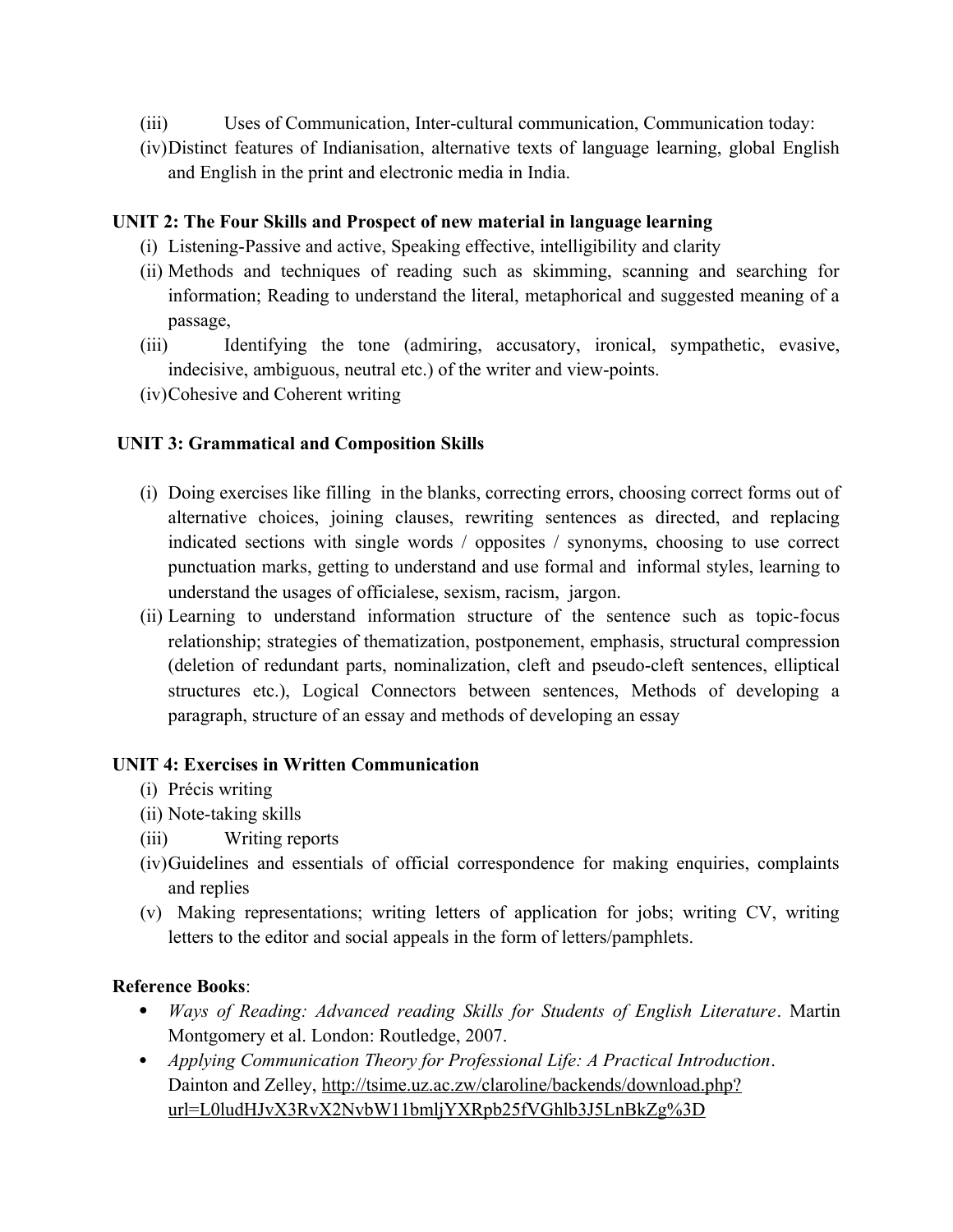[%3D&cidReset=true&cidReq=MBA563](http://tsime.uz.ac.zw/claroline/backends/download.php?url=L0ludHJvX3RvX2NvbW11bmljYXRpb25fVGhlb3J5LnBkZg%3D%3D&cidReset=true&cidReq=MBA563)

- *Literature and the art of Communication*, Cambridge University Press.
- *Vistas and Visions*. Orient Black Swan (writing and grammar exercises at the end of lessons are recommended)
- *'Writing skills', Remappings :An Anthology for Degree Classes Orient Black Swan.*
- *Indian English through Newspapers (*Chapter 4,5 and 6), Concept, New Delhi,2008*.*
- *Contemporary Communicative English,* S Chand
- Technical Communication: A Reader Centred Approach. P.V. Anderson. Wadsworth, Cengage.
- A University Grammar of English (Chapter 10,13,14) Randolph Quirk and Sidney Greenbaum : Pearson Education, India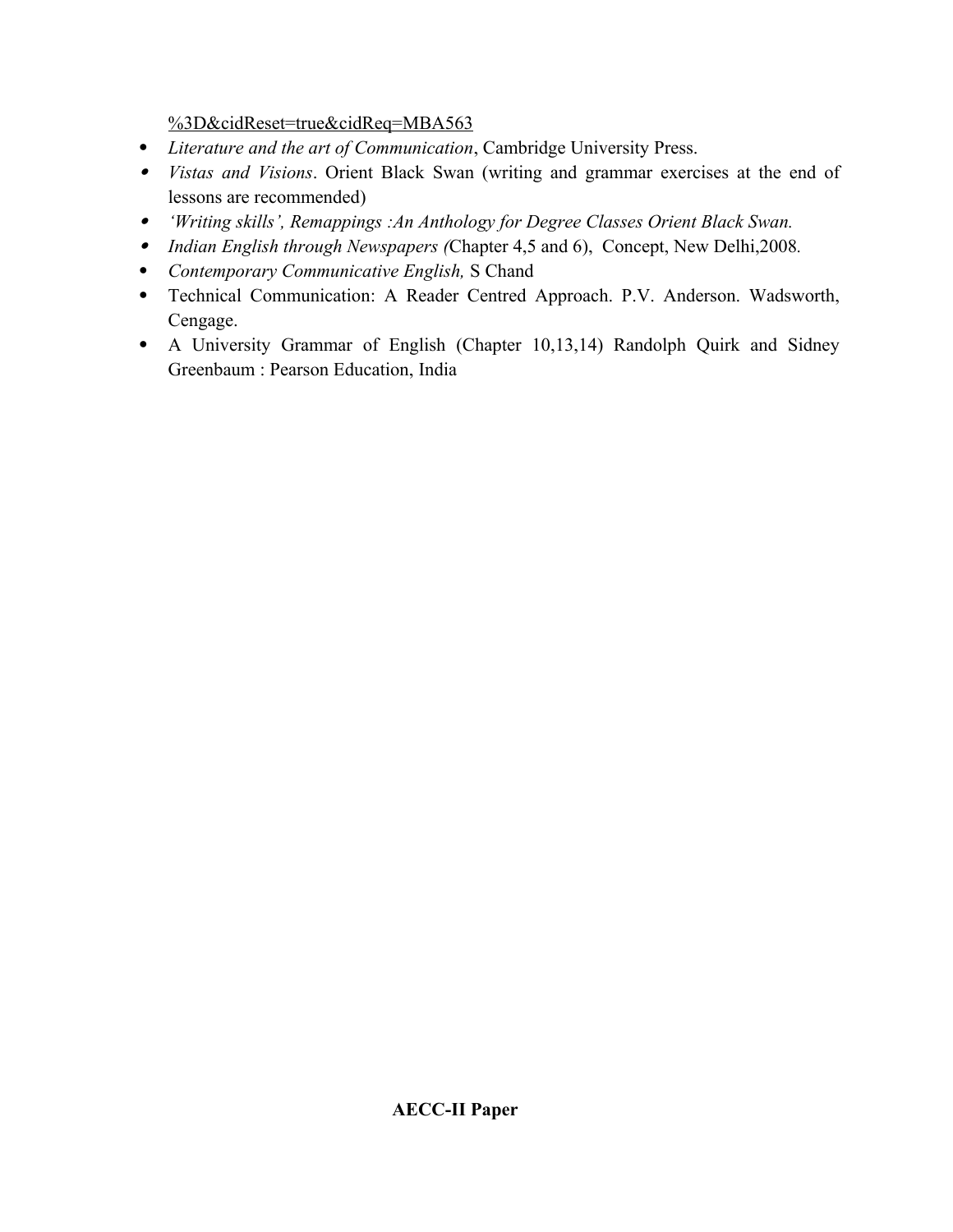## **MIL (ALTERNATIVE ENGLISH)**

## **Introduction:**

The paper is focused upon developing one fundamental skills of Language learning; reading which needs a thorough rethink and revision. In order to build a strong base for acquisition of the communication skills, suitable reading content is selected from diverse areas in prose form. This would boost the learner's competence in expressive and comprehension skills. The well researched language exercises in the form of usage, vocabulary and grammar is the other area that should attract the teacher and learner to work out for giving decent shape to the mastery of English language.

## **UNIT 1: Short Story**

- (i) Jim Corbett-The Fight between Leopards
- (ii) Dash Benhur- The Bicycle
- (iii) Dinanath Pathy- George V High School
- (iv)Alexander Baron- The Man who knew too much
- (v) Will f Jenkins- Uneasy Homecoming

## **UNIT 2: Prose**

- (i) Mahatma Gandhi- The way to Equal Distribution
- (ii) S Radhakrishnan- A Call to Youth
- (iii) C V Raman-Water- The Elixir of Life
- (iv)Harold Nicolson- An Educated Person
- (v) Claire Needell Hollander- No Learning without Feeling

## **UNIT 3:**

(i) Comprehension of a passage and answering the questions

## **UNIT 4:**

(i) Language exercises-test of vocabulary, usage and grammar

## **Text Books**

All Stories and Prose pieces

## **Reference Books**

- *The Widening Arc: A Selection of Prose and Stories*, Ed. A R Parhi, S Deepika, P Jani, Kitab Bhavan, Bh ubaneswar.
- *A Communicative Grammar of English*, Geoffrey Leech.
- *A University Grammar of English,* Randolph Quirk and Sidney Greenbaum
- *Developing Reading Skills*. F. Grellet. Cambridge: Cambridge University Press, 1981.

**UG Honours/Pass Syllabus in English**